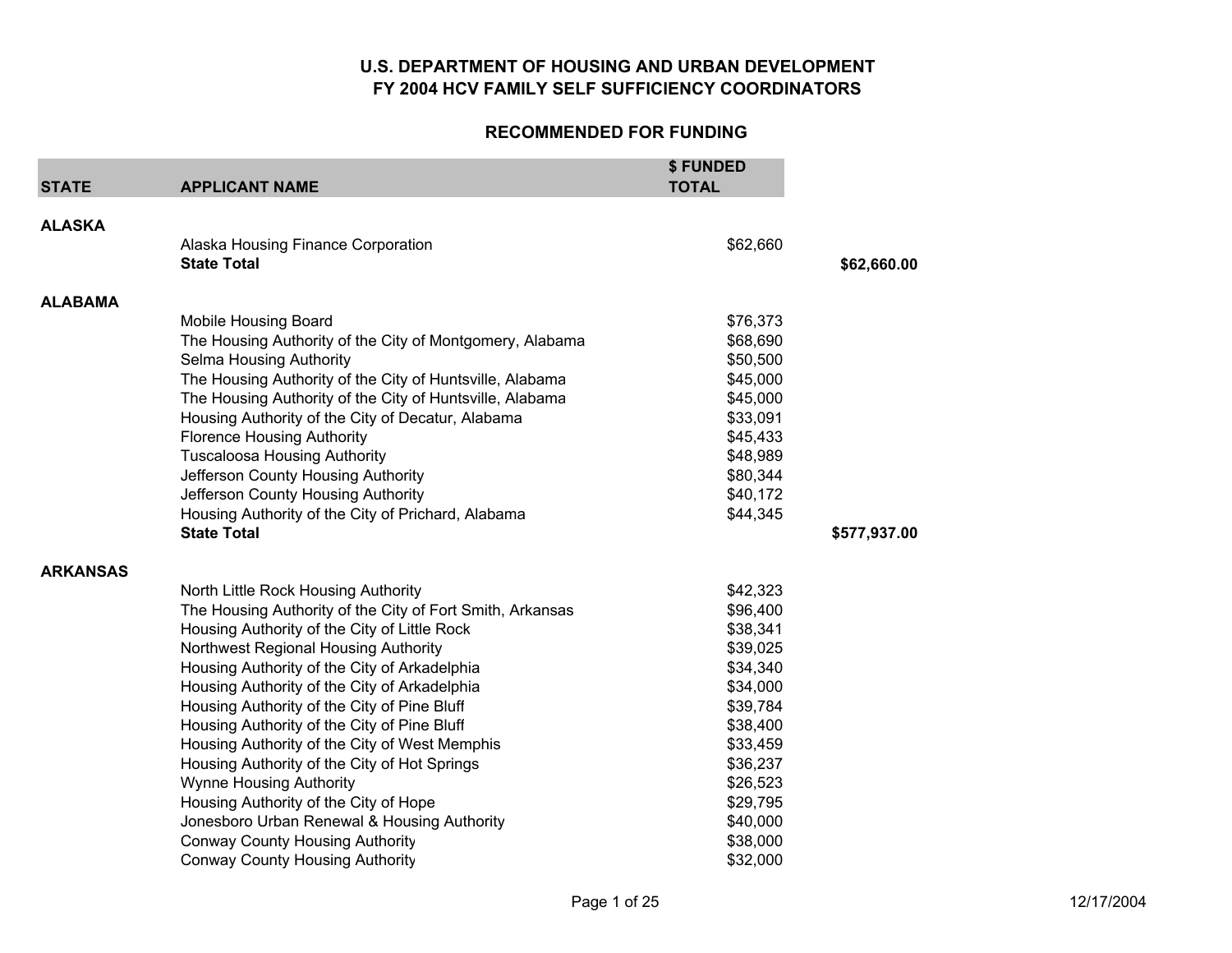| <b>STATE</b>      | <b>APPLICANT NAME</b>                               | \$FUNDED<br><b>TOTAL</b> |              |
|-------------------|-----------------------------------------------------|--------------------------|--------------|
|                   | <b>Benton Public Housing Authority</b>              | \$30,057                 |              |
|                   | Pope County Public Facilities Board                 | \$33,963                 |              |
|                   | Mississippi County Public Facilities Board          | \$69,828                 |              |
|                   | St. Francis County Housing Authority                | \$42,892                 |              |
|                   | Pulaski County Housing Agency                       | \$33,787                 |              |
|                   | McGehee Public Residential Housing Facilities Board | \$30,300                 |              |
|                   | <b>State Total</b>                                  |                          | \$839,454.00 |
| <b>ARIZONA</b>    |                                                     |                          |              |
|                   | City of Phoenix Housing Department                  | \$126,000                |              |
|                   | City of Tucson                                      | \$113,342                |              |
|                   | <b>Mesa Housing Services Division</b>               | \$92,808                 |              |
|                   | Housing Authority of Maricopa County                | \$40,974                 |              |
|                   | <b>Yuma County</b>                                  | \$28,063                 |              |
|                   | City of Chandler                                    | \$59,348                 |              |
|                   | <b>City of Tempe Housing Services</b>               | \$63,000                 |              |
|                   | <b>City of Scottsdale Housing Authority</b>         | \$52,445                 |              |
|                   | Housing Authority of the City of Yuma               | \$133,878                |              |
|                   | Mohave County Housing Authority                     | \$36,101                 |              |
|                   | <b>State Total</b>                                  |                          | \$745,959.00 |
| <b>CALIFORNIA</b> |                                                     |                          |              |
|                   | Housing Authority of the County of Los Angeles      | \$47,282                 |              |
|                   | Oakland Housing Authority                           | \$126,000                |              |
|                   | Sacramento City Housing Authority                   | \$63,000                 |              |
|                   | Sacramento City Housing Authority                   | \$94,031                 |              |
|                   | Housing Authority of the City of Fresno             | \$244,324                |              |
|                   | Housing Authority of the County of Kern             | \$106,472                |              |
|                   | Housing Authority of the City of Upland, CA         | \$33,824                 |              |
|                   | Housing Authority of the County of Contra Costa     | \$63,000                 |              |
|                   | Housing Authority of the County of Contra Costa     | \$52,047                 |              |
|                   | Housing Authority of the County of San Mateo        | \$122,412                |              |
|                   | Housing Authority of the County of San Bernardino   | \$115,738                |              |
|                   | Housing Authority of the County of Santa Barbara    | \$126,000                |              |
|                   | Housing Authority of the County of Merced           | \$103,417                |              |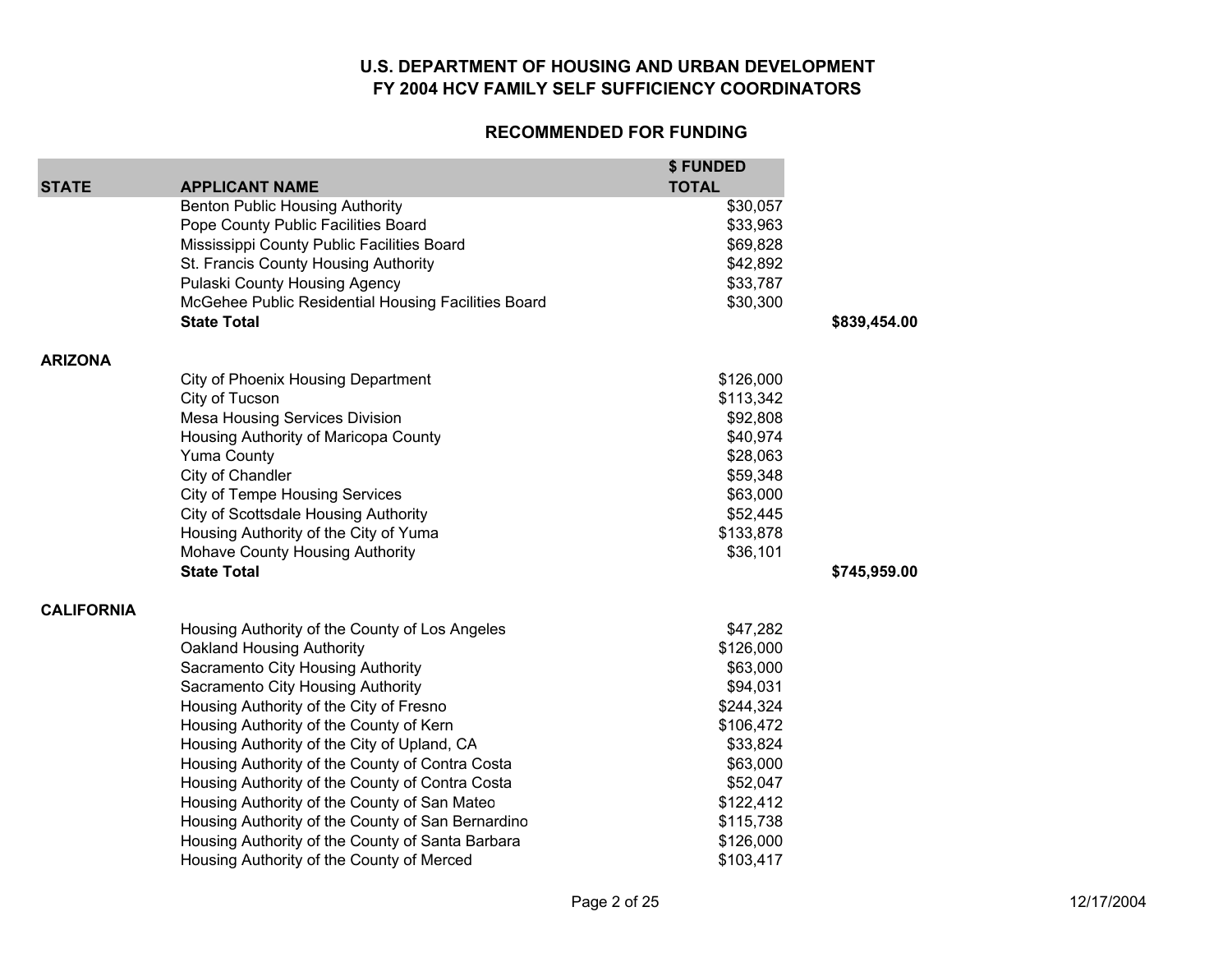#### **RECOMMENDED FOR FUNDING**

**\$ FUNDED** 

| <b>STATE</b> | <b>APPLICANT NAME</b>                                | \$ FUNDED<br><b>TOTAL</b> |
|--------------|------------------------------------------------------|---------------------------|
|              | Housing Authority for the County of San Joaquin      | \$101,055                 |
|              | Housing Authority of the City of Stanislaus          | \$52,863                  |
|              | Housing Authority of the County of Fresno            | \$247,211                 |
|              | <b>Oxnard Housing Authority</b>                      | \$59,880                  |
|              | Housing Authority of the County of Monterey          | \$60,790                  |
|              | Housing Authority of the City of San Buenaventura    | \$51,763                  |
|              | Housing Authority of the City of San Buenaventura    | \$51,763                  |
|              | City of Benicia Housing Authority                    | \$119,352                 |
|              | Housing Authority of the County of Yolo              | \$46,068                  |
|              | Consolidated Area Housing Authority of Sutter County | \$48,965                  |
|              | Housing Authority of the County of Marin             | \$106,989                 |
|              | Housing Authority of the County of Kings             | \$60,956                  |
|              | Housing Authority of the City of Vallejo             | \$126,000                 |
|              | Housing Authority of the City of San Jose            | \$63,000                  |
|              | Housing Authority of the County of Santa Clara       | \$126,000                 |
|              | San Diego Housing Commission                         | \$252,000                 |
|              | San Diego Housing Commission                         | \$63,000                  |
|              | Housing Authority of the City of San Luis Obispo     | \$48,587                  |
|              | <b>Fairfield Housing Authority</b>                   | \$101,406                 |
|              | Housing Authority of the County of Alameda (HACA)    | \$126,000                 |
|              | Housing Authority of the County of Alameda (HACA)    | \$63,000                  |
|              | Housing Authority of the City Long Beach             | \$244,572                 |
|              | The Housing Authority of the City of Madera          | \$53,433                  |
|              | The Housing Authority of the City of Madera          | \$48,938                  |
|              | Housing Authority of the County of Santa Cruz        | \$63,000                  |
|              | Housing Authority of the City of Napa                | \$126,000                 |
|              | Housing Authority of the City of Santa Barbara       | \$126,000                 |
|              | Sonoma County Community Development Commission       | \$63,000                  |
|              | Area Housing Authority of the County of Ventura      | \$63,000                  |
|              | City of Santa Ana                                    | \$122,412                 |
|              | <b>Orange County Housing Authority</b>               | \$122,452                 |
|              | City of Anaheim Housing Authority                    | \$123,548                 |
|              | Housing Authority of the City of Redding             | \$55,315                  |
|              | Housing Authority of the County of San Diego         | \$48,659                  |
|              | <b>Culver City Housing Authority</b>                 | \$62,470                  |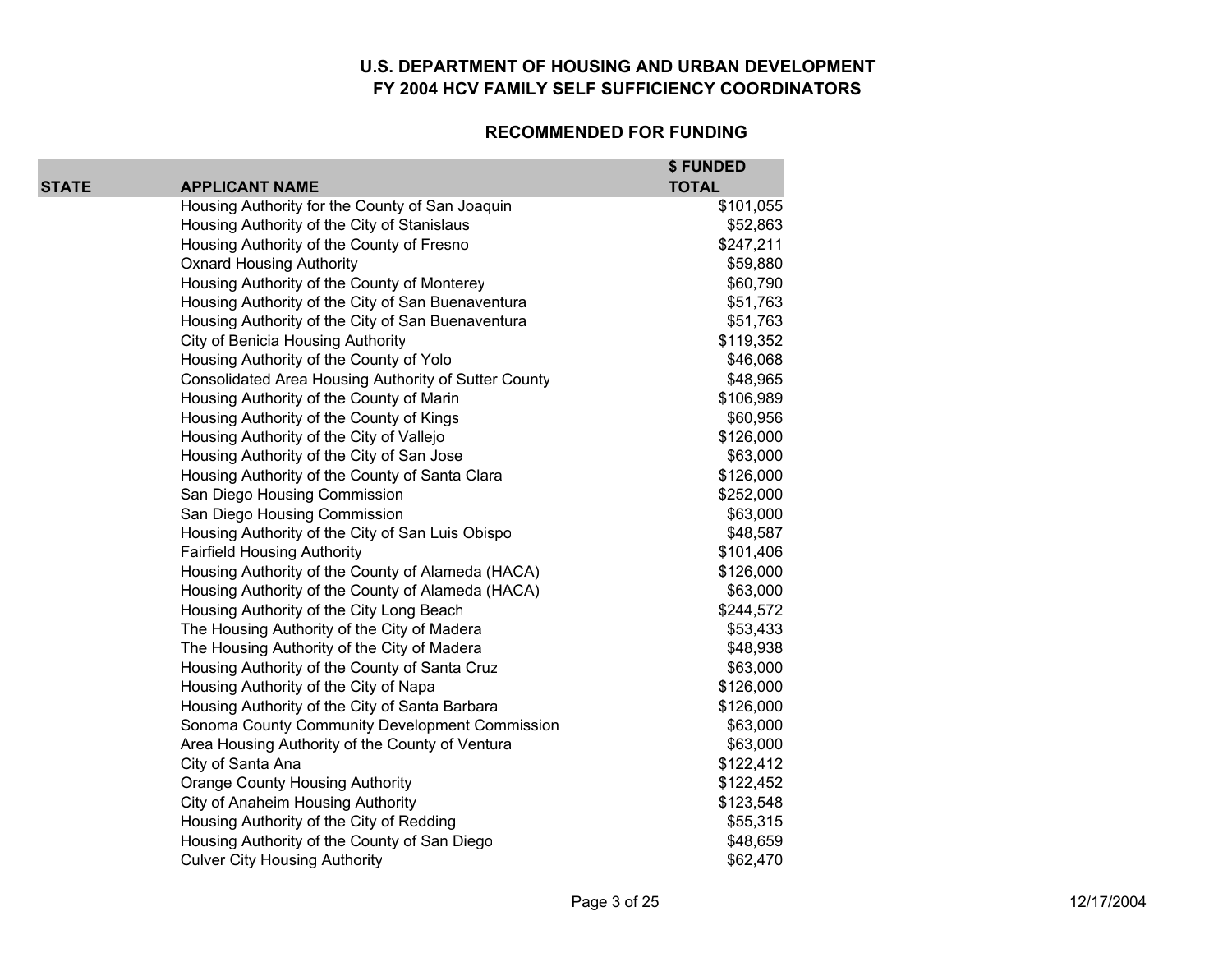#### **RECOMMENDED FOR FUNDING**

| STATE           | <b>APPLICANT NAME</b>                              | \$ FUNDED<br><b>TOTAL</b> |                |
|-----------------|----------------------------------------------------|---------------------------|----------------|
|                 | Santa Monica Housing Authority                     | \$63,000                  |                |
|                 | Housing Authority of the City of Glendale          | \$63,000                  |                |
|                 | City of Norwalk (Housing Authority)                | \$60,892                  |                |
|                 | City of Pomona Housing Authority                   | \$63,000                  |                |
|                 | <b>Vacaville Housing Authority</b>                 | \$126,000                 |                |
|                 | Roseville Housing Authority                        | \$63,000                  |                |
|                 | Solano County Housing Authority                    | \$53,025                  |                |
|                 | Solano County Housing Authority                    | \$63,000                  |                |
|                 | City of Oceanside Community Development Commission | \$118,070                 |                |
|                 | Housing Authority of the City of Lakewood          | \$47,282                  |                |
|                 | El Dorado County Public Housing Authority          | \$90,288                  |                |
|                 | <b>State Total</b>                                 |                           | \$5,407,551.00 |
| <b>COLORADO</b> |                                                    |                           |                |
|                 | Housing Authority of the City & County of Denver   | \$128,190                 |                |
|                 | Housing Authority City of Pueblo                   | \$40,323                  |                |
|                 | Housing Authority of the City of Colorado Springs  | \$46,925                  |                |
|                 | Housing Authority of the City of Loveland          | \$39,936                  |                |
|                 | Housing Authority of the City of Loveland          | \$39,936                  |                |
|                 | Fort Collins Housing Authority                     | \$53,419                  |                |
|                 | Fort Collins Housing Authority                     | \$55,875                  |                |
|                 | <b>Englewood Housing Authority</b>                 | \$42,420                  |                |
|                 | Lakewood Housing Authority                         | \$37,199                  |                |
|                 | Arvada Housing Authority CO050                     | \$37,199                  |                |
|                 | <b>Grand Junction Housing Authority</b>            | \$29,051                  |                |
|                 | Housing Authority of the city of Aurora            | \$42,674                  |                |
|                 | <b>Adams County Housing Authority</b>              | \$88,536                  |                |
|                 | <b>Boulder County Housing Authority</b>            | \$58,180                  |                |
|                 | Jefferson County Housing Authority                 | \$37,199                  |                |
|                 | Jefferson County Housing Authority                 | \$37,199                  |                |
|                 | <b>Colorado Department of Human Services</b>       | \$54,194                  |                |
|                 | Colorado Division of Housing                       | \$66,561                  |                |
|                 | <b>State Total</b>                                 |                           | \$935,016.00   |

**CONNECTICUT**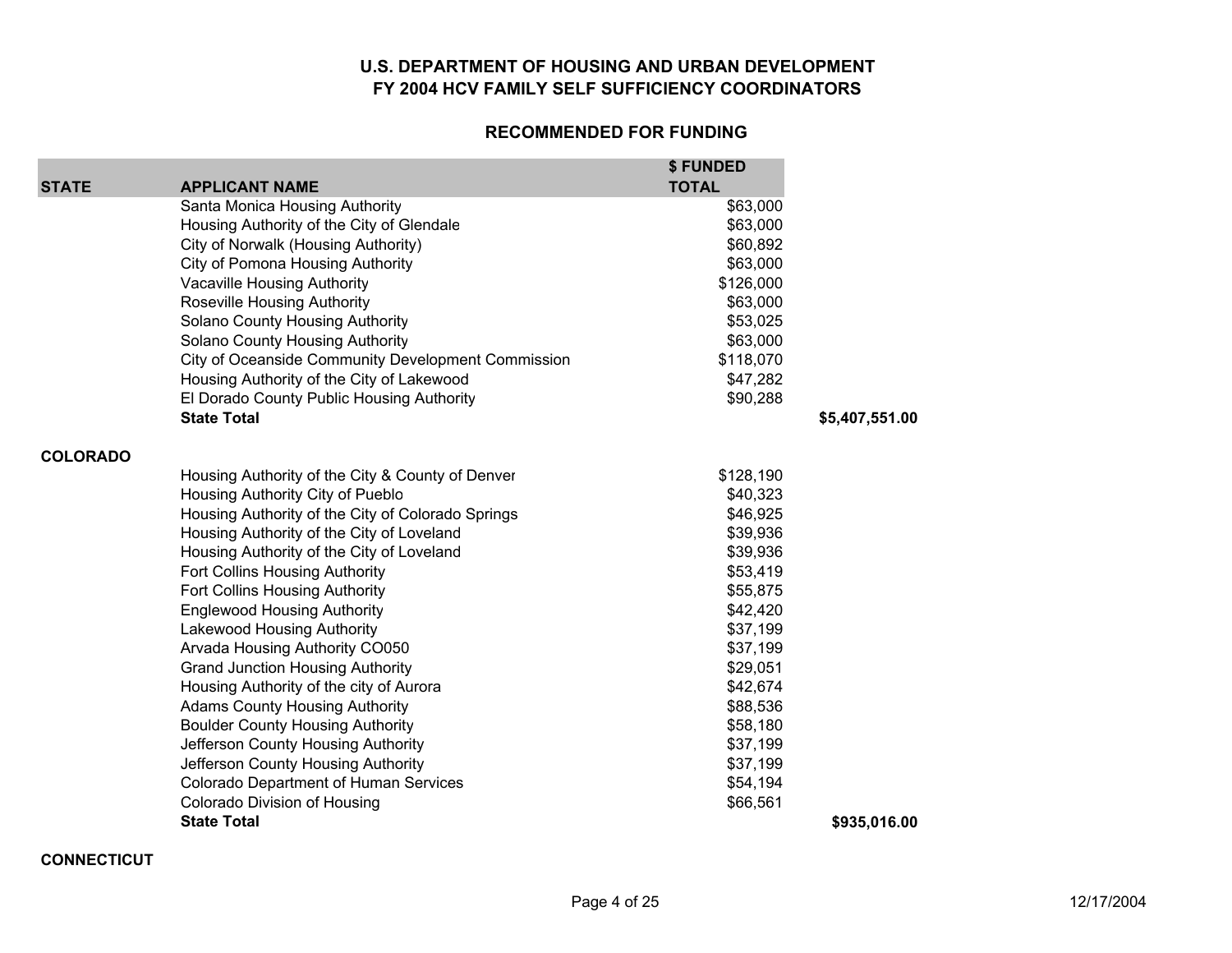|                             |                                                       | \$ FUNDED    |              |
|-----------------------------|-------------------------------------------------------|--------------|--------------|
| <b>STATE</b>                | <b>APPLICANT NAME</b>                                 | <b>TOTAL</b> |              |
|                             | Housing Authority of the City of Bridgeport           | \$41,219     |              |
|                             | Housing Authority of the City of Norwalk              | \$63,000     |              |
|                             | Housing Authority of the City of Norwalk              | \$63,000     |              |
|                             | Housing Authority of the City of New Haven            | \$53,366     |              |
|                             | Housing Authority of the City of Meriden              | \$50,144     |              |
|                             | Housing Authority of the City of Ansonia              | \$50,890     |              |
|                             | Housing Authority of the City of Ansonia              | \$50,890     |              |
|                             | <b>Connecticut Department of Social Services</b>      | \$63,000     |              |
|                             | <b>State Total</b>                                    |              | \$435,509.00 |
| <b>DISTRICT OF COLUMBIA</b> |                                                       |              |              |
|                             | District of Columbia Housing Authority                | \$126,000    |              |
|                             | <b>State Total</b>                                    |              | \$126,000.00 |
| <b>FLORIDA</b>              |                                                       |              |              |
|                             | Housing Authority of the City of Tampa                | \$122,381    |              |
|                             | The Housing Authority of the City of Orlando, Florida | \$97,223     |              |
|                             | Miami-Dade Housing Agency (MDHA)                      | \$63,000     |              |
|                             | Housing Authority of the City of Daytona Beach        | \$35,778     |              |
|                             | Housing Authority of the City of Sarasota             | \$34,000     |              |
|                             | West Palm Beach Housing Authority                     | \$34,174     |              |
|                             | Housing Authority of the City of Fort Lauderdale      | \$61,776     |              |
|                             | The Housing Authority of the City of Lakeland, FL     | \$46,770     |              |
|                             | Housing Authority of the City of Miami Beach          | \$60,600     |              |
|                             | Pahokee Housing Authority, Inc.                       | \$24,482     |              |
|                             | <b>Ocala Housing Authority</b>                        | \$48,910     |              |
|                             | Fort Pierce Housing Authority                         | \$63,000     |              |
|                             | <b>Hialeah Housing Authority</b>                      | \$68,214     |              |
|                             | <b>Homestead Housing Authority</b>                    | \$53,000     |              |
|                             | <b>Clearwater Housing Authority</b>                   | \$45,000     |              |
|                             | <b>Clearwater Housing Authority</b>                   | \$36,000     |              |
|                             | <b>Broward County Housing Authority</b>               | \$46,794     |              |
|                             | Palm Beach County Housing Authority                   | \$36,469     |              |
|                             | Palm Beach County Housing Authority                   | \$35,000     |              |
|                             | Deerfield Beach Housing Authority                     | \$15,023     |              |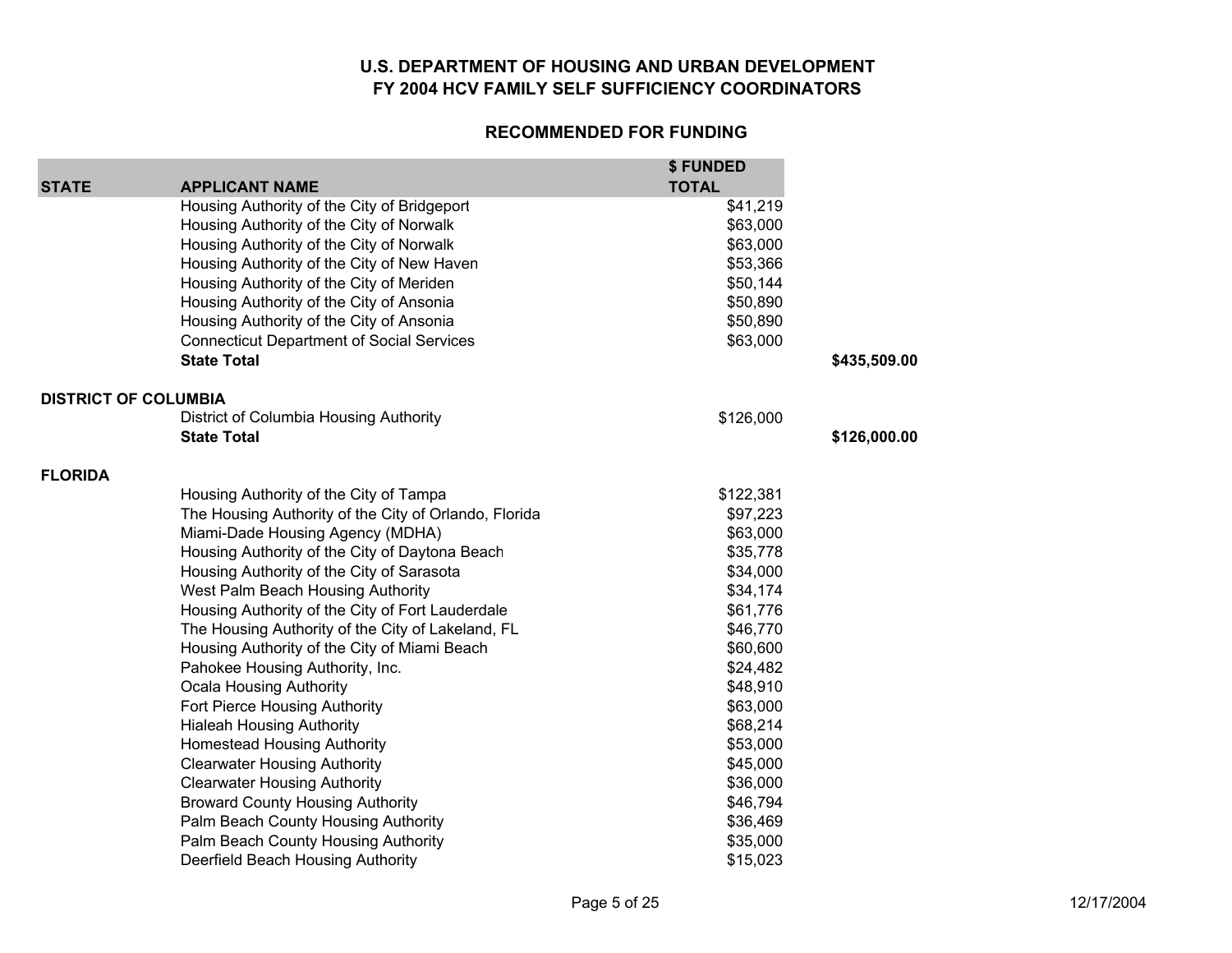|                |                                                                              | \$ FUNDED            |                |
|----------------|------------------------------------------------------------------------------|----------------------|----------------|
| <b>STATE</b>   | <b>APPLICANT NAME</b>                                                        | <b>TOTAL</b>         |                |
|                | Delray Beach Housing Authority<br>City of Fort Myers Community Redevelopment | \$45,000<br>\$89,269 |                |
|                | City of Fort Myers Community Redevelopment                                   | \$44,000             |                |
|                | City of Pensacola Department of Housing                                      | \$29,119             |                |
|                | Pasco County Housing Authority                                               | \$31,159             |                |
|                | Boca Raton Housing Authority                                                 | \$29,795             |                |
|                | <b>Hollywood Housing Authority</b>                                           | \$19,132             |                |
|                | Hernando County Housing Authority                                            | \$48,659             |                |
|                | <b>State Total</b>                                                           |                      | \$1,363,727.00 |
| <b>GEORGIA</b> |                                                                              |                      |                |
|                | Augusta Housing Authority                                                    | \$96,667             |                |
|                | Housing Authority of Savannah                                                | \$67,963             |                |
|                | Housing Authority of the City of Rome, Georgia                               | \$47,622             |                |
|                | The Housing Authority of the City of Atlanta, Georgia                        | \$116,738            |                |
|                | The Housing Authority of the City of Atlanta, Georgia                        | \$53,713             |                |
|                | <b>Macon Housing Authority</b>                                               | \$80,890             |                |
|                | The Housing Authority, City of Brunswick                                     | \$40,859             |                |
|                | Housing Authority of the City of Decatur, Georgia                            | \$50,397             |                |
|                | Housing Authority of Newnan                                                  | \$30,000             |                |
|                | Housing Authority of the City of Jonesboro                                   | \$37,269             |                |
|                | Housing Authority of Fulton County                                           | \$43,864             |                |
|                | City of Marietta Georgia                                                     | \$53,943             |                |
|                | <b>State Total</b>                                                           |                      | \$719,925.00   |
| <b>HAWAII</b>  |                                                                              |                      |                |
|                | City and County of Honolulu                                                  | \$96,540             |                |
|                | Kauai County Housing Agency                                                  | \$57,326             |                |
|                | Kauai County Housing Agency                                                  | \$50,908             |                |
|                | Housing and Community Development Corporation of Hawaii                      | \$58,387             |                |
|                | <b>State Total</b>                                                           |                      | \$263,161.00   |
| <b>IOWA</b>    |                                                                              |                      |                |
|                | City of Sioux City Housing Authority                                         | \$63,000             |                |
|                | Des Moines Municipal Housing Agency                                          | \$56,383             |                |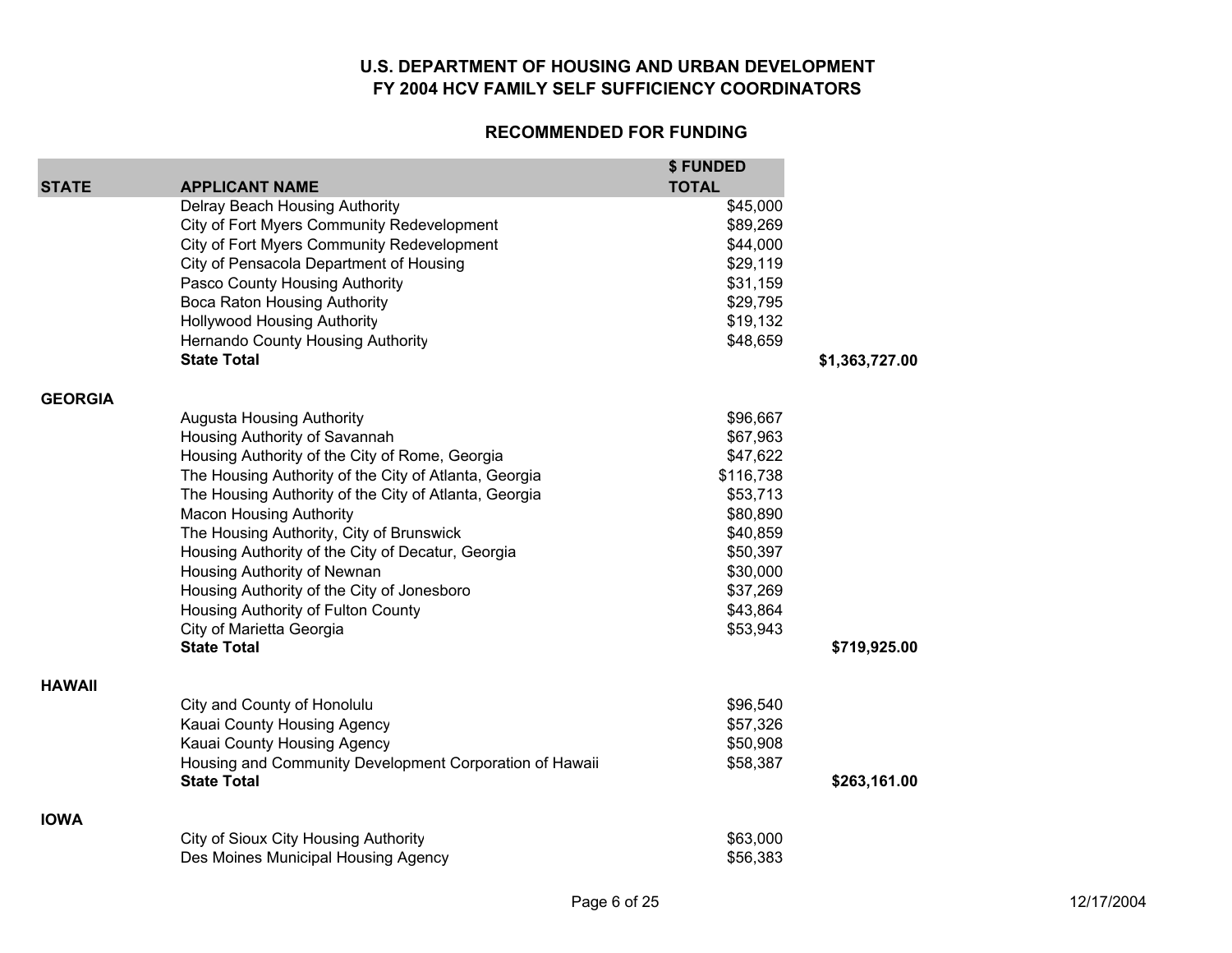#### **RECOMMENDED FOR FUNDING**

|                 |                                                    | \$FUNDED     |                |
|-----------------|----------------------------------------------------|--------------|----------------|
| <b>STATE</b>    | <b>APPLICANT NAME</b>                              | <b>TOTAL</b> |                |
|                 | Iowa City Housing Authority                        | \$63,000     |                |
|                 | Iowa City Housing Authority                        | \$51,240     |                |
|                 | Municipal Housing Agency of Council Bluffs, Iowa   | \$45,855     |                |
|                 | City of Cedar Rapids                               | \$94,910     |                |
|                 | <b>Waterloo Housing Authority</b>                  | \$49,086     |                |
|                 | City of Dubuque                                    | \$66,163     |                |
|                 | Municipal Housing Agency of the City of Fort Dodge | \$93,880     |                |
|                 | <b>Region XII Regional Housing Authority</b>       | \$43,465     |                |
|                 | Eastern Iowa Regional Housing Authority (EIRHA)    | \$56,512     |                |
|                 | Central Iowa Regional Housing Authority            | \$55,284     |                |
|                 | Mid Iowa Regional Housing Authority                | \$42,640     |                |
|                 | <b>State Total</b>                                 |              | \$781,418.00   |
| <b>IDAHO</b>    |                                                    |              |                |
|                 | <b>Boise City Housing Authority</b>                | \$103,264    |                |
|                 | Southwestern Idaho Cooperative Housing Authority   | \$38,490     |                |
|                 | Southwestern Idaho Cooperative Housing Authority   | \$46,322     |                |
|                 | <b>Ada County Housing Authority</b>                | \$51,632     |                |
|                 | Ada County Housing Authority                       | \$51,632     |                |
|                 | Idaho Housing and Finance Association              | \$171,604    |                |
|                 | Idaho Housing and Finance Association              | \$48,664     |                |
|                 | <b>State Total</b>                                 |              | \$511,608.00   |
| <b>ILLINOIS</b> |                                                    |              |                |
|                 | Housing Authority of the City of East St. Louis    | \$63,000     |                |
|                 | <b>Chicago Housing Authority</b>                   | \$521,796    |                |
|                 | Peoria Housing Authority                           | \$46,795     |                |
|                 | <b>Springfield Housing Authority</b>               | \$42,137     |                |
|                 | Madison County Housing Authority                   | \$41,544     |                |
|                 | <b>Rockford Housing Authority</b>                  | \$177,556    |                |
|                 | Housing Authority of the County of Cook            | \$48,333     |                |
|                 | <b>Dupage Housing Authority</b>                    | \$85,850     |                |
|                 | <b>State Total</b>                                 |              | \$1,027,011.00 |

**INDIANA**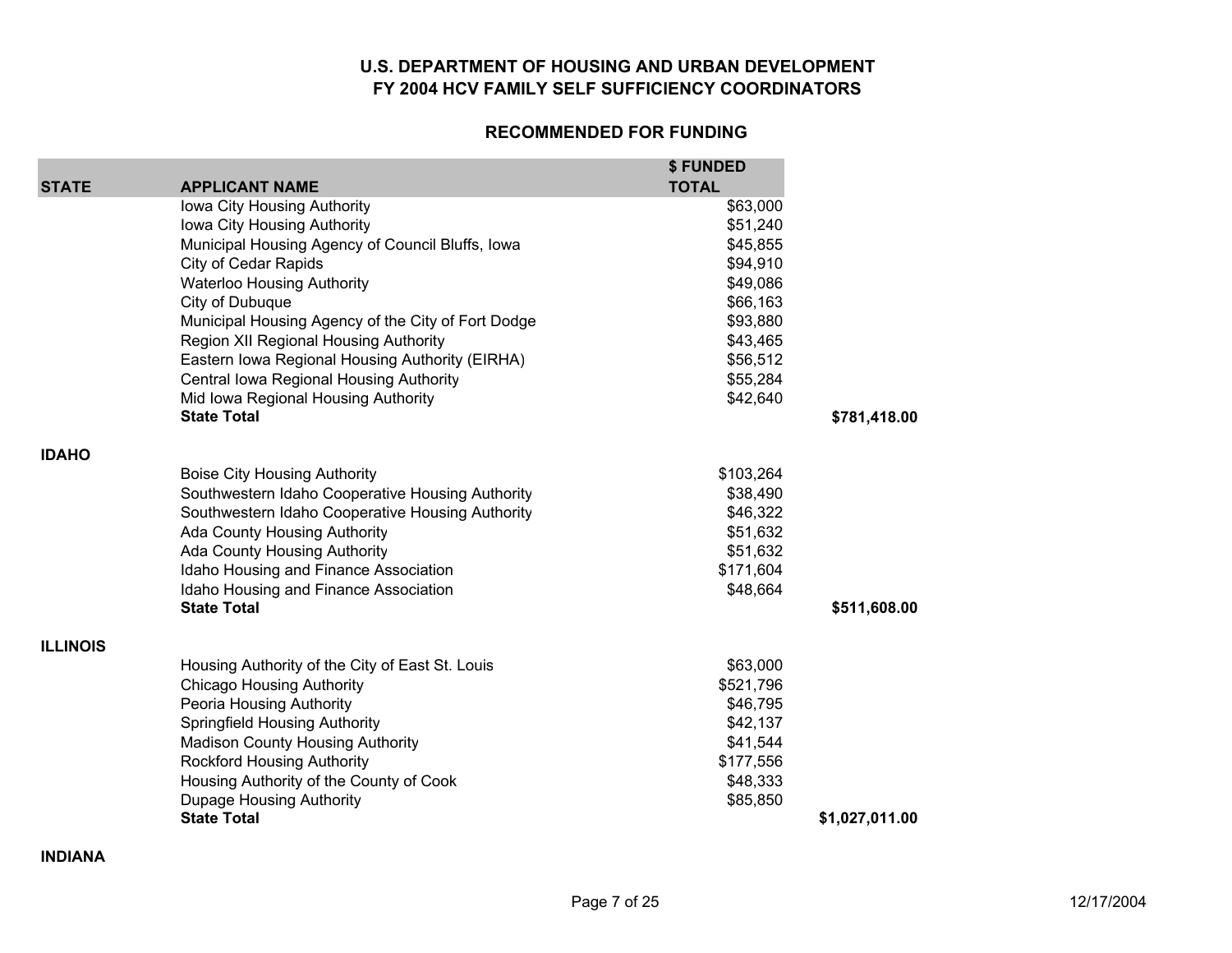#### **RECOMMENDED FOR FUNDING**

|               |                                                                    | \$ FUNDED    |                |
|---------------|--------------------------------------------------------------------|--------------|----------------|
| <b>STATE</b>  | <b>APPLICANT NAME</b>                                              | <b>TOTAL</b> |                |
|               | Housing Authority of the City of Vincennes                         | \$82,214     |                |
|               | Fort Wayne Housing Authority                                       | \$75,488     |                |
|               | The Housing Authority of the City of Muncie                        | \$23,735     |                |
|               | Housing Authority of the City of Kokomo                            | \$39,244     |                |
|               | Housing Authority of the City of Hammond                           | \$55,975     |                |
|               | Housing Authority of the City of New Albany                        | \$40,592     |                |
|               | Housing Authority of the City of South Bend                        | \$35,316     |                |
|               | <b>Evansville Housing Authority</b>                                | \$32,032     |                |
|               | Indianapolis Housing Agency                                        | \$143,834    |                |
|               | Indianapolis Housing Agency                                        | \$45,450     |                |
|               | Housing Authority of the City of Terre Haute                       | \$106,935    |                |
|               | The Housing Authority of the City of Bloomington                   | \$38,254     |                |
|               | The Housing Authority of the City of Bloomington                   | \$35,000     |                |
|               | Housing Authority, City of Elkhart                                 | \$45,095     |                |
|               | Housing Authority, City of Elkhart                                 | \$37,700     |                |
|               | Housing Authority of the City of Marion                            | \$33,150     |                |
|               | Housing Authority of the City of Columbia                          | \$47,196     |                |
|               | Knox County Housing Authority                                      | \$30,603     |                |
|               | Lafayette Housing Authority                                        | \$38,075     |                |
|               | Housing Authority City of Peru                                     | \$33,514     |                |
|               | Housing Authority of the City of Goshen                            | \$48,495     |                |
|               | Housing Authority of the City of Goshen                            | \$48,015     |                |
|               | Indiana Family and Social Services Division of Family and Children | \$47,853     |                |
|               | <b>State Total</b>                                                 |              | \$1,163,765.00 |
| <b>KANSAS</b> |                                                                    |              |                |
|               | <b>Topeka Housing Authority</b>                                    | \$40,269     |                |
|               | City of Wichita Housing Authority                                  | \$108,061    |                |
|               | Housing Authority of Olathe, KS                                    | \$47,500     |                |
|               | Lawrence-Douglas County Housing Authority                          | \$32,690     |                |
|               | Lawrence-Douglas County Housing Authority                          | \$35,568     |                |
|               | <b>State Total</b>                                                 |              | \$264,088.00   |

**KENTUCKY**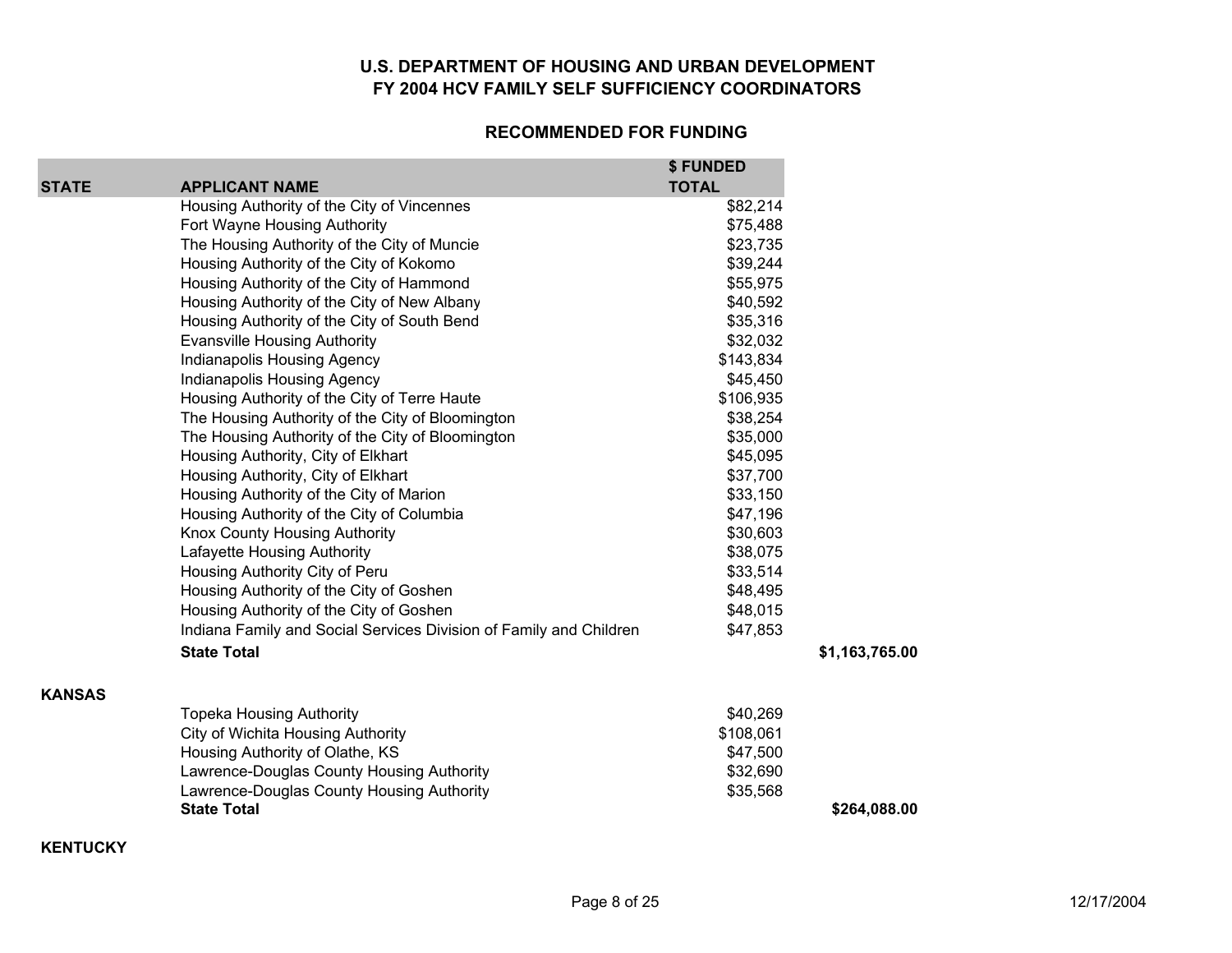| <b>STATE</b>         | <b>APPLICANT NAME</b>                                     | \$FUNDED<br><b>TOTAL</b> |                |
|----------------------|-----------------------------------------------------------|--------------------------|----------------|
|                      | Louisville Metro Housing Authority                        | \$364,200                |                |
|                      | Louisville Metro Housing Authority                        | \$60,700                 |                |
|                      | Housing Authority of Somerset                             | \$39,895                 |                |
|                      | Housing Authority of Newport, KY                          | \$44,067                 |                |
|                      | Housing Authority of Cynthiana                            | \$48,437                 |                |
|                      | Campbellsville Housing & Redevelopment Authority          | \$28,720                 |                |
|                      | <b>Pike County Housing Authority</b>                      | \$60,600                 |                |
|                      | Lexington-Fayette Urban County Housing Authority          | \$47,602                 |                |
|                      | City of Covington                                         | \$33,538                 |                |
|                      | <b>Boone County Fiscal Court</b>                          | \$63,000                 |                |
|                      | City of Paducah Section 8 Housing                         | \$36,351                 |                |
|                      | Barbourville Urban Renewal & Community Development Agency | \$30,820                 |                |
|                      | <b>Cumberland Valley Regional Housing Authority</b>       | \$59,404                 |                |
|                      | Appalachian Foothills Housing Agency, Incorporated        | \$46,925                 |                |
|                      | City of Bowling Green/ Section 8                          | \$38,781                 |                |
|                      | Kentucky Housing Corporation                              | \$150,307                |                |
|                      | <b>State Total</b>                                        |                          | \$1,153,347.00 |
| <b>LOUISIANA</b>     |                                                           |                          |                |
|                      | Housing Authority of New Orleans                          | \$73,730                 |                |
|                      | Housing Authority of the City of Shreveport               | \$64,894                 |                |
|                      | Housing Authority of the City of Monroe                   | \$25,875                 |                |
|                      | Housing Authority of Jefferson Parish                     | \$105,323                |                |
|                      | Housing Authority of the City of Natchitoches, LA         | \$45,450                 |                |
|                      | <b>Calcasieu Parish Housing Department</b>                | \$56,611                 |                |
|                      | <b>State Total</b>                                        |                          | \$371,883.00   |
| <b>MASSACHUSETTS</b> |                                                           |                          |                |
|                      | <b>Lowell Housing Authority</b>                           | \$63,000                 |                |
|                      | <b>Lowell Housing Authority</b>                           | \$55,000                 |                |
|                      | <b>Boston Housing Authority</b>                           | \$122,010                |                |
|                      | <b>Holyoke Housing Authority</b>                          | \$94,558                 |                |
|                      | <b>Worcester Housing Authority</b>                        | \$61,847                 |                |
|                      | <b>Medford Housing Authority</b>                          | \$47,470                 |                |
|                      | <b>Woburn Housing Authority</b>                           | \$54,115                 |                |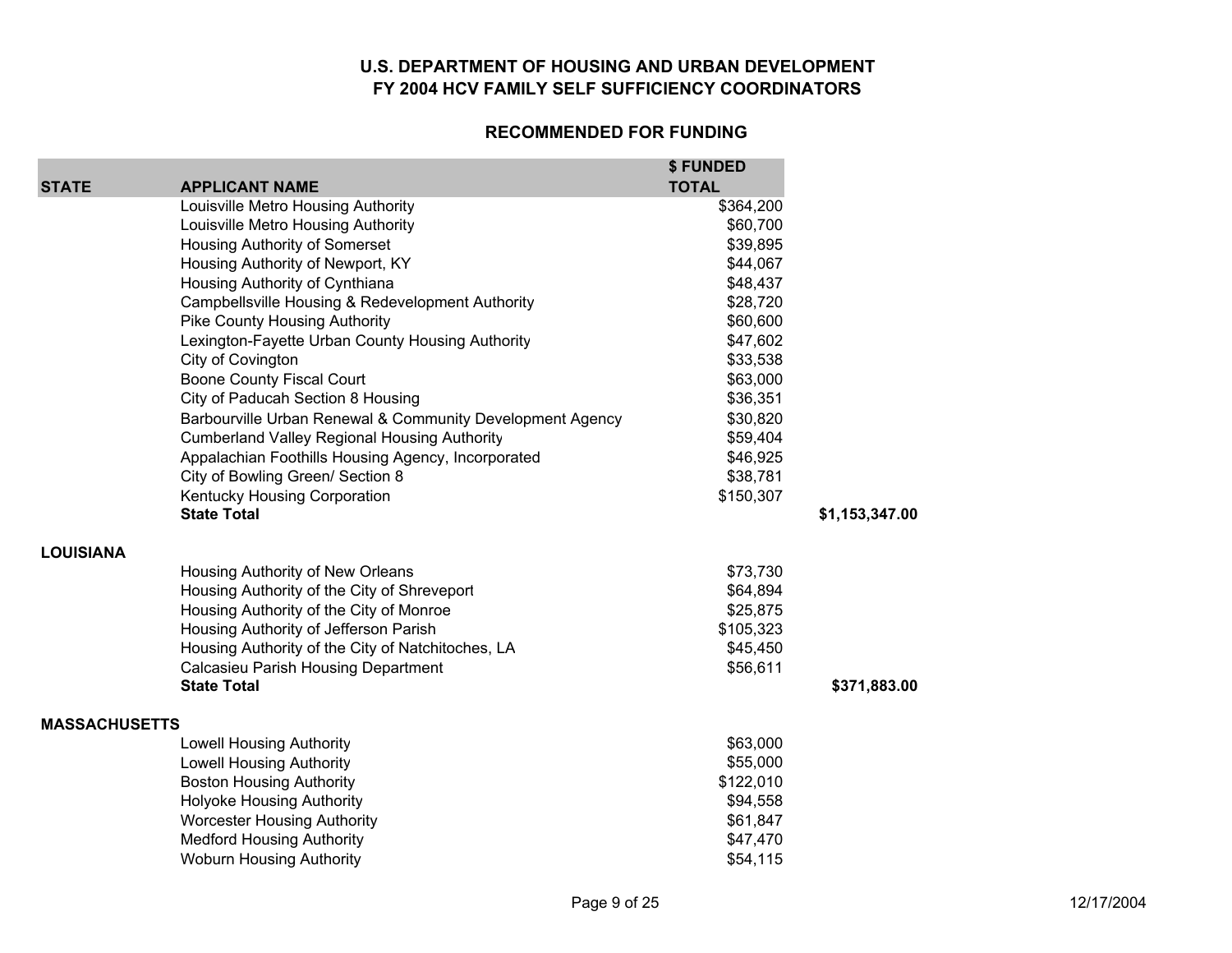|                 |                                                           | \$FUNDED     |                |
|-----------------|-----------------------------------------------------------|--------------|----------------|
| <b>STATE</b>    | <b>APPLICANT NAME</b>                                     | <b>TOTAL</b> |                |
|                 | <b>Quincy Housing Authority</b>                           | \$109,077    |                |
|                 | <b>Quincy Housing Authority</b>                           | \$54,538     |                |
|                 | Lynn Housing Authority & Neighborhood Development (LHAND) | \$57,126     |                |
|                 | <b>Brockton Housing Authority</b>                         | \$63,000     |                |
|                 | <b>Brockton Housing Authority</b>                         | \$63,000     |                |
|                 | <b>Gloucester Housing Authority</b>                       | \$40,464     |                |
|                 | Somerville Housing Authority                              | \$45,454     |                |
|                 | <b>Braintree Housing Authority</b>                        | \$22,543     |                |
|                 | Salem Housing Authority                                   | \$60,522     |                |
|                 | <b>Acton Housing Authority</b>                            | \$36,980     |                |
|                 | Avon Housing Authority                                    | \$29,981     |                |
|                 | <b>Methuen Housing Authority</b>                          | \$43,430     |                |
|                 | <b>Greenfield Housing Authority</b>                       | \$59,539     |                |
|                 | <b>Greenfield Housing Authority</b>                       | \$59,500     |                |
|                 | North Andover Housing Authority                           | \$26,533     |                |
|                 | <b>Chelmsford Housing Authority</b>                       | \$43,864     |                |
|                 | <b>Gardner Housing Authority</b>                          | \$48,783     |                |
|                 | Commonwealth of Massachusetts                             | \$522,579    |                |
|                 | <b>State Total</b>                                        |              | \$1,884,913.00 |
| <b>MARYLAND</b> |                                                           |              |                |
|                 | Housing Authority of the City of Frederick                | \$46,975     |                |
|                 | Housing Authority of the City of Frederick                | \$50,000     |                |
|                 | Housing Opportunities Commission                          | \$353,861    |                |
|                 | <b>Rockville Housing Enterprises</b>                      | \$112,880    |                |
|                 | <b>Housing Authority Prince Georges County</b>            | \$126,000    |                |
|                 | <b>Housing Authority Prince Georges County</b>            | \$63,000     |                |
|                 | Housing Commission of Anne Arundel County                 | \$48,995     |                |
|                 | St. Marys County Housing Authority                        | \$42,438     |                |
|                 | Howard County Housing Commission                          | \$57,522     |                |
|                 | <b>Howard County Housing Commission</b>                   | \$63,000     |                |
|                 | <b>Harford County</b>                                     | \$53,041     |                |
|                 | <b>City of Westminster</b>                                | \$42,902     |                |
|                 | Housing Authority of Washington County                    | \$29,295     |                |
|                 | <b>Cecil County Housing Agency</b>                        | \$44,945     |                |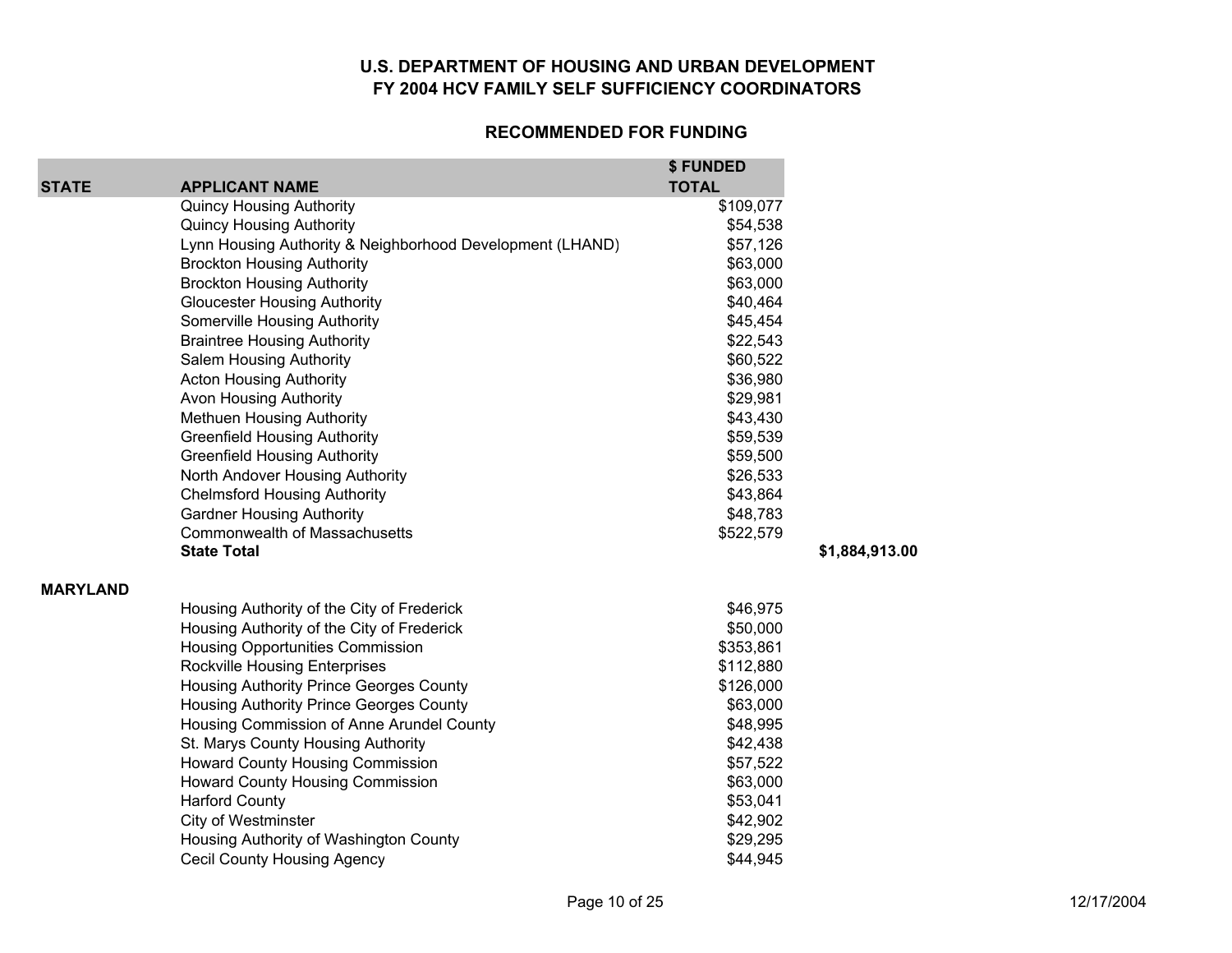| <b>STATE</b>     | <b>APPLICANT NAME</b>                                      | \$ FUNDED<br><b>TOTAL</b> |                |
|------------------|------------------------------------------------------------|---------------------------|----------------|
|                  | Carroll County Board of Commissioners                      | \$39,580                  |                |
|                  | <b>Baltimore County, Maryland</b>                          | \$83,390                  |                |
|                  | Queen Annes County Housing Authority                       | \$41,370                  |                |
|                  | Maryland Department of Housing and Community Development   | \$35,704                  |                |
|                  | <b>State Total</b>                                         |                           | \$1,334,898.00 |
| <b>MAINE</b>     |                                                            |                           |                |
|                  | <b>Portland Housing Authority</b>                          | \$49,793                  |                |
|                  | <b>Westbrook Housing Authority</b>                         | \$38,254                  |                |
|                  | City of Caribou Housing Agency                             | \$45,905                  |                |
|                  | <b>Augusta Housing Authority</b>                           | \$30,603                  |                |
|                  | Maine State Housing Authority                              | \$74,065                  |                |
|                  | <b>State Total</b>                                         |                           | \$238,620.00   |
| <b>MICHIGAN</b>  |                                                            |                           |                |
|                  | Saginaw Housing Commission                                 | \$83,161                  |                |
|                  | <b>Grayling Housing Commission</b>                         | \$35,350                  |                |
|                  | Muskegon Housing Commission                                | \$42,000                  |                |
|                  | <b>Grand Rapids Housing Commission</b>                     | \$108,776                 |                |
|                  | Kent County Housing Commission                             | \$113,639                 |                |
|                  | Michigan State Housing Development Authority               | \$504,000                 |                |
|                  | <b>State Total</b>                                         |                           | \$886,926.00   |
| <b>MINNESOTA</b> |                                                            |                           |                |
|                  | Public Housing Agency of the City of Saint Paul            | \$59,711                  |                |
|                  | Housing & Redevelopment Authority of Duluth, Minnesota     | \$44,905                  |                |
|                  | Housing & Redevelopment Authority of Virginia, MN          | \$55,310                  |                |
|                  | Mankato Economic Development Authority                     | \$50,500                  |                |
|                  | Mankato Economic Development Authority                     | \$50,000                  |                |
|                  | Dakota County Community Development Agency                 | \$23,435                  |                |
|                  | Northwest Minnesota Multi-County Housing and Redevelopment |                           |                |
|                  | Authority                                                  | \$35,882                  |                |
|                  | Metropolitan Council                                       | \$60,194                  |                |
|                  | Scott County Housing and Redevelopment Authority           | \$50,500                  |                |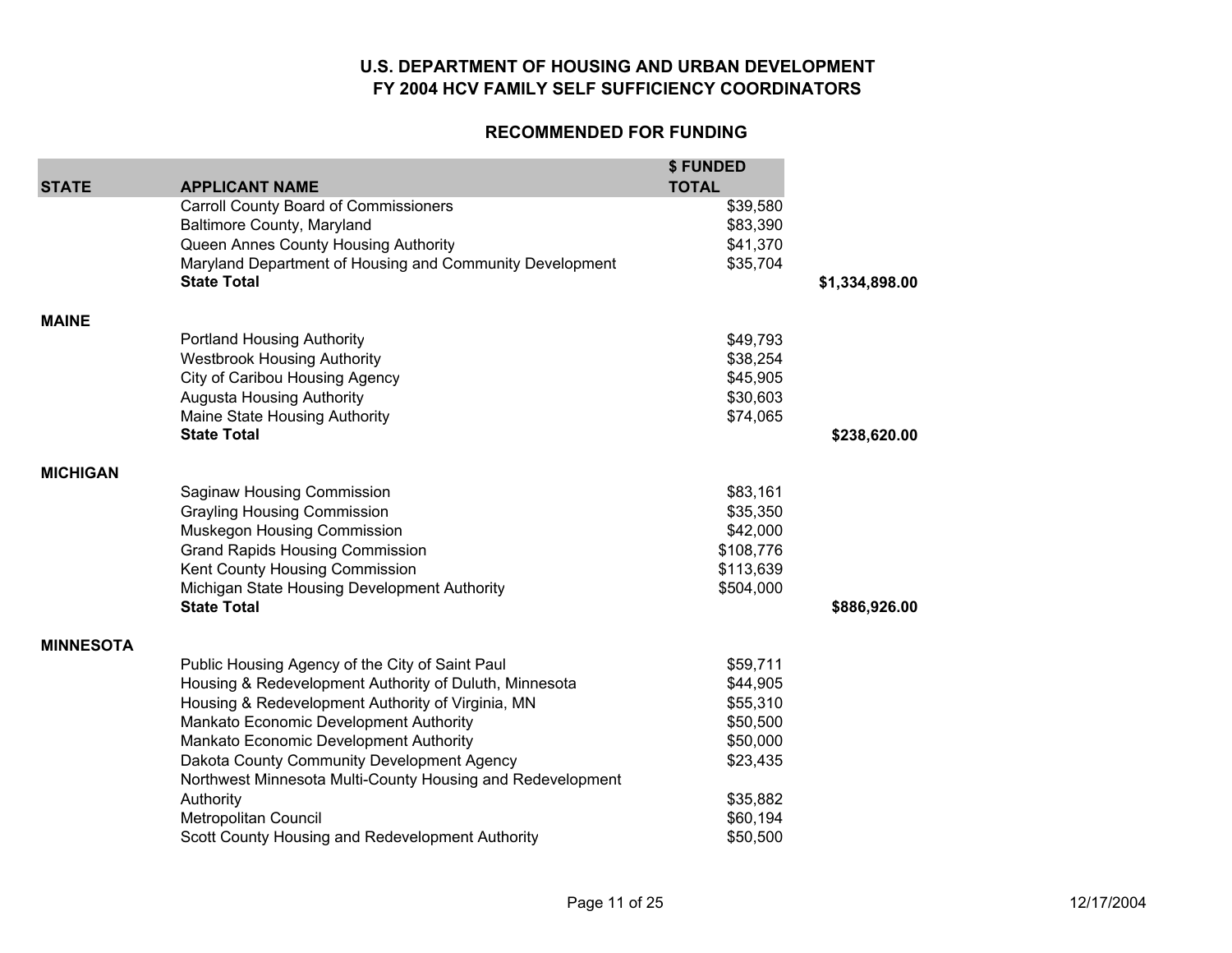| <b>STATE</b>       | <b>APPLICANT NAME</b>                                              | \$ FUNDED<br><b>TOTAL</b> |              |
|--------------------|--------------------------------------------------------------------|---------------------------|--------------|
|                    | Southeast Minnesota Multi-County Housing & Redevelopment           |                           |              |
|                    | Authority                                                          | \$34,314                  |              |
|                    | South Central MN Multi-County HRA                                  | \$36,558                  |              |
|                    | Owatonna Housing and Redevelopment Authority                       | \$32,581                  |              |
|                    | <b>State Total</b>                                                 |                           | \$533,890.00 |
| <b>MISSOURI</b>    |                                                                    |                           |              |
|                    | St. Louis Housing Authority                                        | \$48,285                  |              |
|                    | Housing Authority of Kansas City, Missouri                         | \$110,760                 |              |
|                    | Housing Authority of St. Louis County                              | \$36,844                  |              |
|                    | Housing Authority of St. Louis County                              | \$26,700                  |              |
|                    | The Housing Authority of the City of St. Charles                   | \$82,466                  |              |
|                    | Saint Clair County PHA                                             | \$69,343                  |              |
|                    | Saint Clair County PHA                                             | \$35,625                  |              |
|                    | North East Community Action Corporation                            | \$61,239                  |              |
|                    | Franklin County Public Housing Agency                              | \$40,905                  |              |
|                    | <b>Phelps County Public Housing Agency</b>                         | \$51,372                  |              |
|                    | Housing Authority of the City of Liberty, MO                       | \$42,354                  |              |
|                    | <b>Ripley County Public Housing Agency</b>                         | \$32,578                  |              |
|                    | <b>Ripley County Public Housing Agency</b>                         | \$32,578                  |              |
|                    | Jasper County Public Housing Authority / Economic Security Corp of |                           |              |
|                    | SW Area                                                            | \$26,557                  |              |
|                    | <b>State Total</b>                                                 |                           | \$697,606.00 |
| <b>MISSISSIPPI</b> |                                                                    |                           |              |
|                    | Housing Authority of the City of Biloxi                            | \$30,882                  |              |
|                    | Tennessee Valley Regional Housing Authority                        | \$26,425                  |              |
|                    | Mississippi Regional Housing Authority No. IV                      | \$36,005                  |              |
|                    | MS Regional Housing Authority No. V                                | \$31,303                  |              |
|                    | Mississippi Regional Housing Authority Number 8                    | \$42,844                  |              |
|                    | Mississippi Regional Housing Authority Number VII                  | \$54,934                  |              |
|                    | Mississippi Regional Housing Authority Number VII                  | \$24,906                  |              |
|                    | Mississippi Regional Housing Authority No. VI                      | \$89,384                  |              |
|                    | Housing Authority of the City of Jackson                           | \$47,790                  |              |
|                    | North Delta Regional Housing Authority                             | \$35,159                  |              |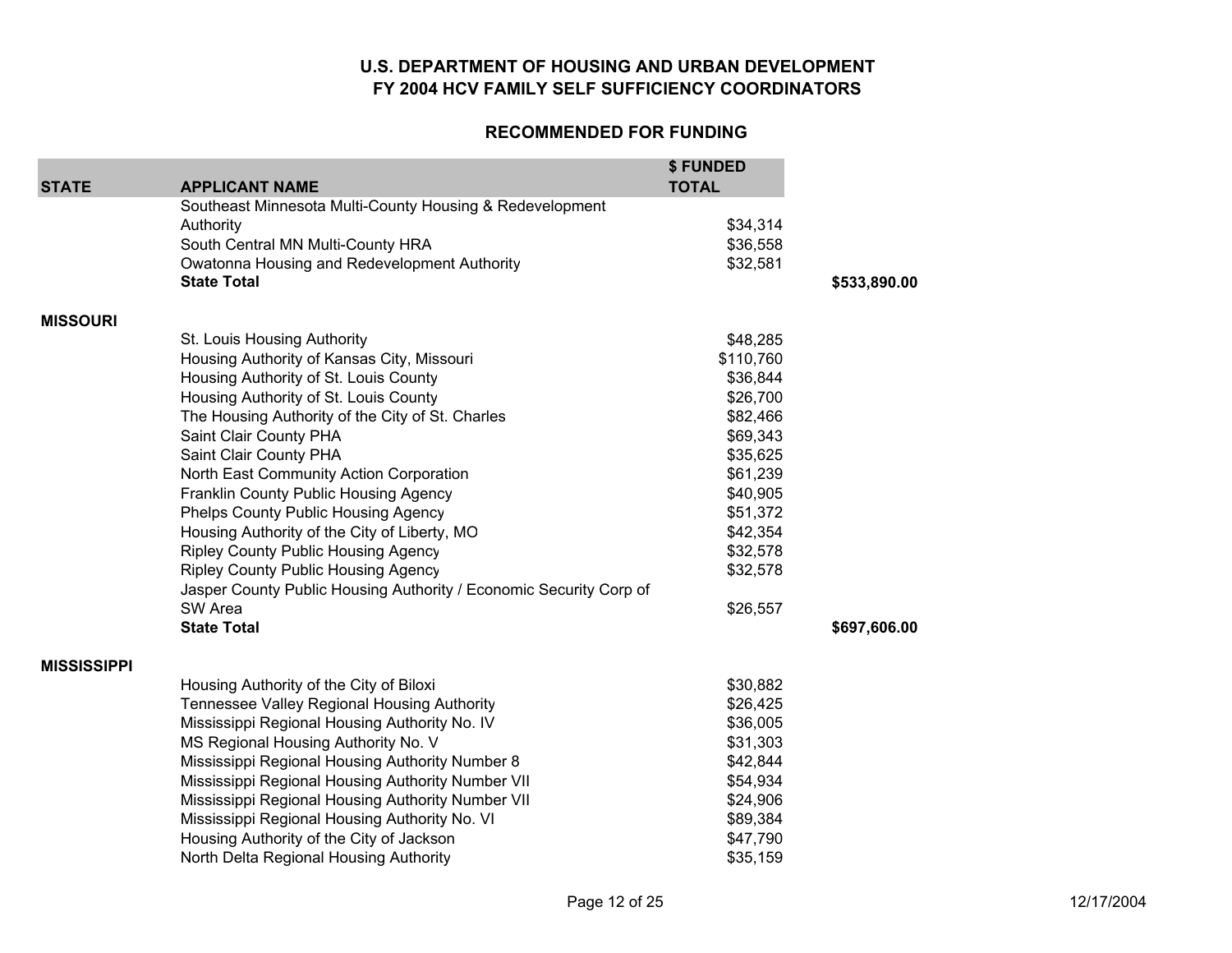| <b>STATE</b>          | <b>APPLICANT NAME</b>                             | \$FUNDED<br><b>TOTAL</b> |                |
|-----------------------|---------------------------------------------------|--------------------------|----------------|
|                       | <b>State Total</b>                                |                          | \$419,632.00   |
| <b>MONTANA</b>        |                                                   |                          |                |
|                       | Housing Authority of Billings                     | \$39,058                 |                |
|                       | <b>Helena Housing Authority</b>                   | \$47,852                 |                |
|                       | <b>Missoula Housing Authority</b>                 | \$72,139                 |                |
|                       | <b>State Total</b>                                |                          | \$159,049.00   |
| <b>NORTH CAROLINA</b> |                                                   |                          |                |
|                       | Housing Authority of the City of Wilmington, N.C. | \$105,182                |                |
|                       | <b>Charlotte Housing Authority</b>                | \$55,347                 |                |
|                       | Housing Authority of the City of High Point       | \$56,116                 |                |
|                       | Housing Authority of the City of Asheville        | \$32,972                 |                |
|                       | Housing Authority of the City of Asheville        | \$36,000                 |                |
|                       | <b>Greensboro Housing Authority</b>               | \$81,986                 |                |
|                       | Housing Authority of the City of Winston-Salem    | \$51,005                 |                |
|                       | Housing Authority of the Town of Laurinburg       | \$58,147                 |                |
|                       | Housing Authority of the County of Wake           | \$35,704                 |                |
|                       | Housing Authority of the County of Wake           | \$34,000                 |                |
|                       | <b>Gastonia Housing Authority</b>                 | \$45,000                 |                |
|                       | <b>Statesville Housing Authority</b>              | \$48,545                 |                |
|                       | <b>Statesville Housing Authority</b>              | \$43,215                 |                |
|                       | <b>Chatham County Housing Authority</b>           | \$40,870                 |                |
|                       | <b>Western Carolina Community Action</b>          | \$35,964                 |                |
|                       | <b>Western Carolina Community Action</b>          | \$18,720                 |                |
|                       | Coastal Community Action, Inc.                    | \$35,481                 |                |
|                       | Eastern Carolina Human Services Agency, Inc.      | \$25,599                 |                |
|                       | Economic Improvement Council, Inc.                | \$33,864                 |                |
|                       | <b>Brunswick County Public Housing Agency</b>     | \$25,352                 |                |
|                       | Sandhills Community Action Program, Inc.          | \$31,638                 |                |
|                       | <b>Twin Rivers Opportunities</b>                  | \$42,210                 |                |
|                       | Mountain Projects, Inc.                           | \$31,815                 |                |
|                       | Isothermal Planning & Development Commission      | \$33,703                 |                |
|                       | <b>State Total</b>                                |                          | \$1,038,435.00 |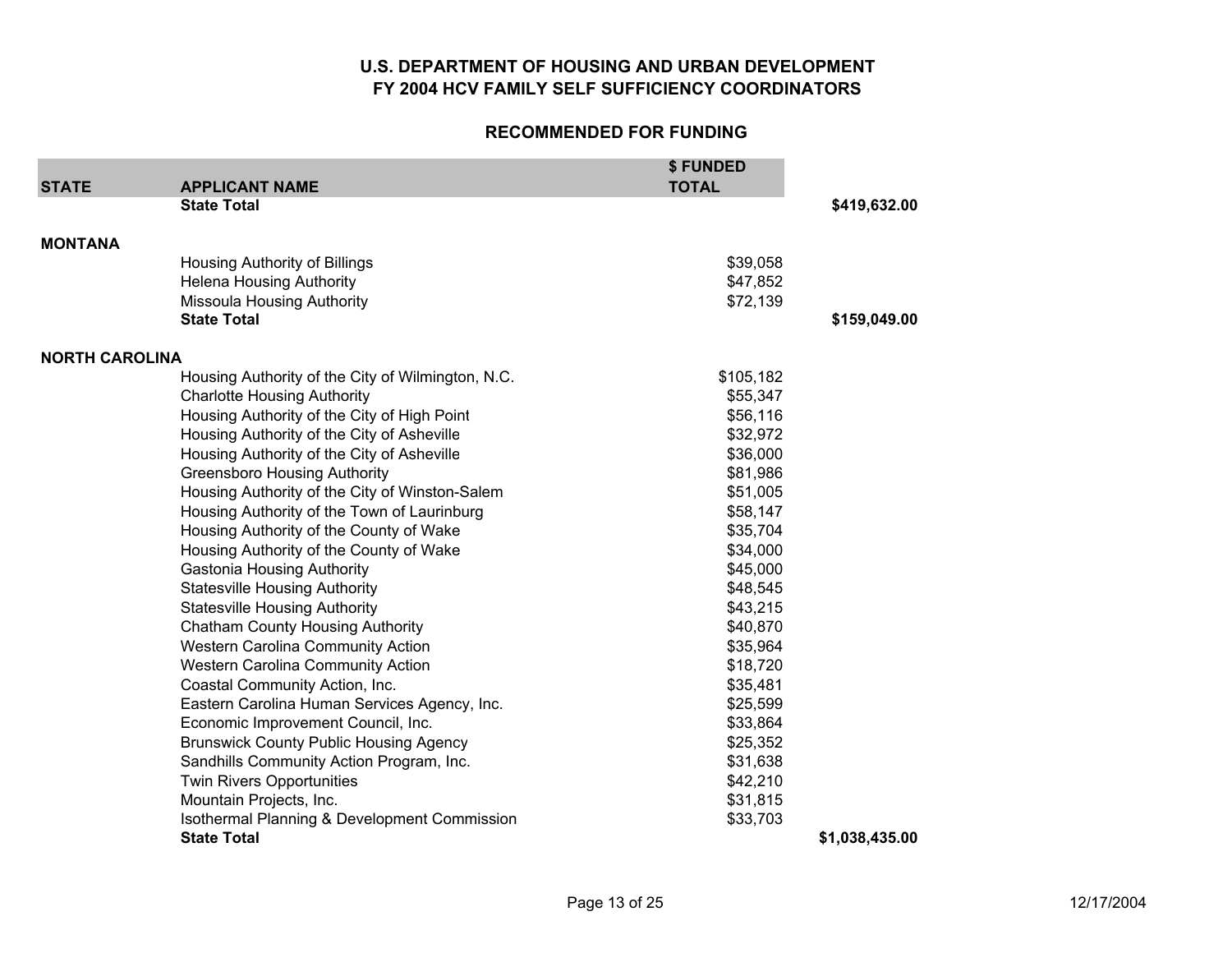| <b>STATE</b>         | <b>APPLICANT NAME</b>                                          | \$ FUNDED<br><b>TOTAL</b> |              |
|----------------------|----------------------------------------------------------------|---------------------------|--------------|
| <b>NORTH DAKOTA</b>  |                                                                |                           |              |
|                      | The Housing Authority of the City of Grand Forks, North Dakota | \$83,507                  |              |
|                      | Fargo Housing and Redevelopment Authority                      | \$39,345                  |              |
|                      | <b>Minot Housing Authority</b>                                 | \$40,764                  |              |
|                      | <b>State Total</b>                                             |                           | \$163,616.00 |
| <b>NEBRASKA</b>      |                                                                |                           |              |
|                      | Housing Authority of the City of Omaha                         | \$82,445                  |              |
|                      | Housing Authority of the City of Lincoln                       | \$57,419                  |              |
|                      | Douglas County Housing Authority                               | \$40,804                  |              |
|                      | Northeast Nebraska Joint Housing Agency (NNJHA)                | \$71,407                  |              |
|                      | <b>State Total</b>                                             |                           | \$252,075.00 |
| <b>NEW HAMPSHIRE</b> |                                                                |                           |              |
|                      | Manchester Housing and Redevelopment Authority                 | \$42,390                  |              |
|                      | Keene Housing Authority                                        | \$35,370                  |              |
|                      | Dover Housing Authority                                        | \$55,729                  |              |
|                      | New Hampshire Housing Finance Authority                        | \$151,365                 |              |
|                      | <b>State Total</b>                                             |                           | \$284,854.00 |
| <b>NEW JERSEY</b>    |                                                                |                           |              |
|                      | The Housing Authority of the City of Newark                    | \$62,808                  |              |
|                      | The Housing Authority of the City of Newark                    | \$63,000                  |              |
|                      | Housing Authority of the City of Perth Amboy                   | \$99,520                  |              |
|                      | Long Branch Housing Authority                                  | \$43,354                  |              |
|                      | Long Branch Housing Authority                                  | \$49,200                  |              |
|                      | Housing Authority of the City of Jersey City                   | \$108,527                 |              |
|                      | Housing Authority of the City of Jersey City                   | \$63,000                  |              |
|                      | Housing Authority of the City of Camden                        | \$38,380                  |              |
|                      | Passaic Housing Authority                                      | \$37,814                  |              |
|                      | <b>Atlantic City Housing Authority</b>                         | \$36,774                  |              |
|                      | <b>Atlantic City Housing Authority</b>                         | \$49,646                  |              |
|                      | Housing Authority Of the City Of Paterson                      | \$48,199                  |              |
|                      | Housing Authority of the Township of Woodbridge                | \$39,886                  |              |
|                      | Housing Authority of the City of East Orange                   | \$63,000                  |              |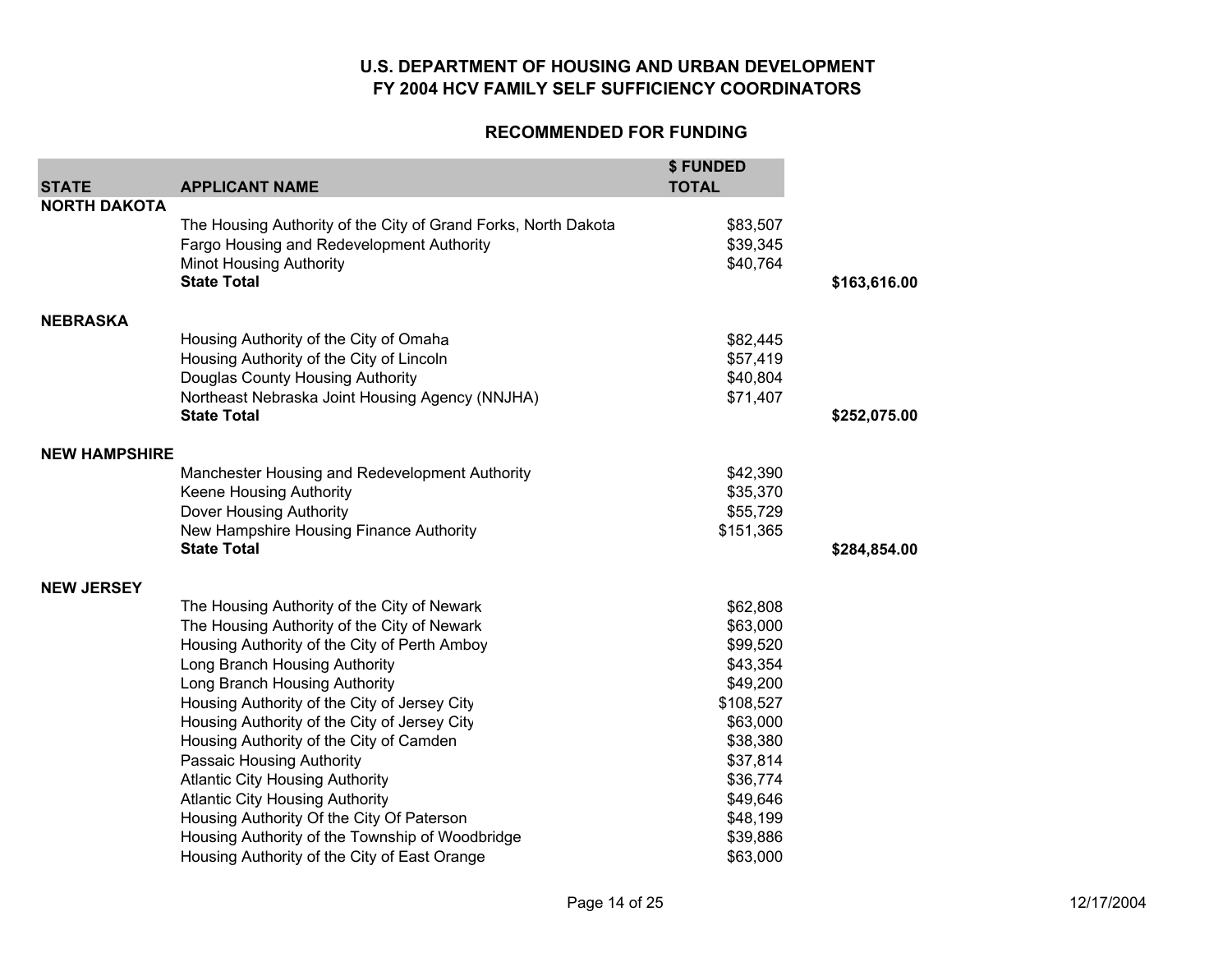| <b>STATE</b>      | <b>APPLICANT NAME</b>                                             | \$ FUNDED<br><b>TOTAL</b> |                |
|-------------------|-------------------------------------------------------------------|---------------------------|----------------|
|                   | Housing Authority of the City of East Orange                      | \$63,000                  |                |
|                   | Housing Authority of the Township of Lakewood                     | \$63,000                  |                |
|                   | <b>Millville Housing Authority</b>                                | \$35,195                  |                |
|                   | Housing Authority of the Township of Brick                        | \$15,271                  |                |
|                   | Housing Authority of the Town of Dover                            | \$61,074                  |                |
|                   | Housing Authority of the Borough of Fort Lee                      | \$47,945                  |                |
|                   | Monmouth County Public Housing Agency                             | \$126,000                 |                |
|                   | Warren County Housing Authority                                   | \$63,000                  |                |
|                   | Housing Authority of the Borough of Madison                       | \$52,520                  |                |
|                   | Housing Authority of Gloucester County                            | \$37,541                  |                |
|                   | Housing Authority of Gloucester County                            | \$47,177                  |                |
|                   | Lakewood Tenants Organization                                     | \$48,177                  |                |
|                   | Lakewood Tenants Organization                                     | \$63,000                  |                |
|                   | County of Burlington                                              | \$56,256                  |                |
|                   | New Jersey Department of Community Affairs                        | \$693,000                 |                |
|                   | New Jersey Department of Community Affairs                        | \$62,976                  |                |
|                   | <b>State Total</b>                                                |                           | \$2,338,240.00 |
| <b>NEW MEXICO</b> |                                                                   |                           |                |
|                   | Truth or Consequences Housing Authority                           | \$43,864                  |                |
|                   | Santa Fe County Housing Authority                                 | \$44,081                  |                |
|                   | Santa Fe County Housing Authority                                 | \$61,500                  |                |
|                   | <b>Bernalillo County</b>                                          | \$49,134                  |                |
|                   | <b>Bernalillo County</b>                                          | \$63,000                  |                |
|                   | Region VI Housing Authority                                       | \$53,025                  |                |
|                   | Region IV Housing Authority Eastern Plains Council of Governments | \$26,966                  |                |
|                   | Clovis Housing & Redevelopment Agency, Inc.                       | \$32,844                  |                |
|                   | Socorro County Housing Authority                                  | \$22,841                  |                |
|                   | <b>State Total</b>                                                |                           | \$397,255.00   |
| <b>NEVADA</b>     |                                                                   |                           |                |
|                   | Housing Authority of the City of Reno                             | \$41,757                  |                |
|                   | Housing Authority of the City of Las Vegas                        | \$125,240                 |                |
|                   | Housing Authority of the City of Las Vegas                        | \$62,000                  |                |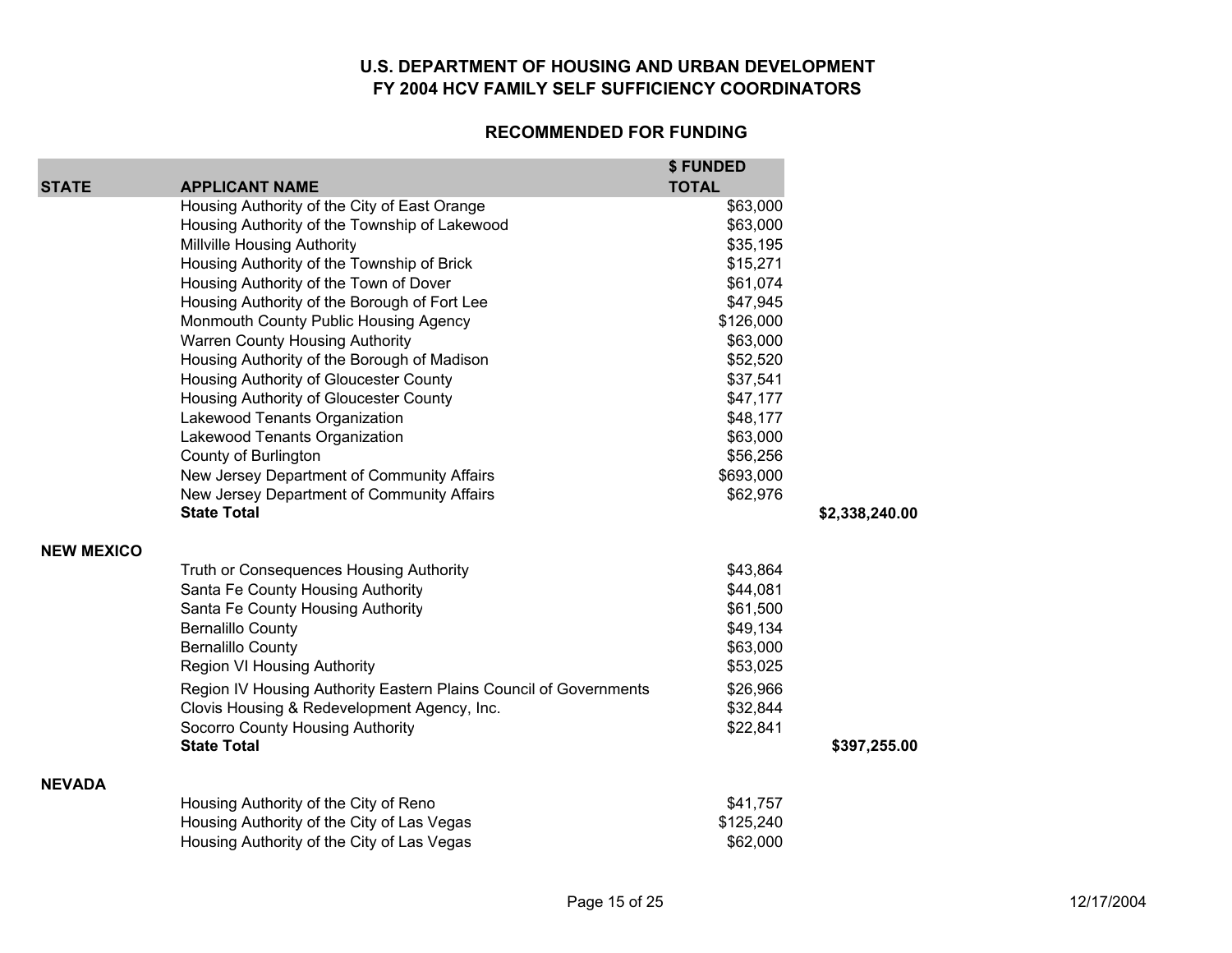| <b>STATE</b>    | <b>APPLICANT NAME</b>                                    | \$ FUNDED<br><b>TOTAL</b> |              |
|-----------------|----------------------------------------------------------|---------------------------|--------------|
|                 | Housing Authority of the City of North Las Vegas         | \$48,659                  |              |
|                 | Housing Authority of the City of North Las Vegas         | \$58,504                  |              |
|                 | The Housing Authority of the County of Clark, Nevada     | \$106,061                 |              |
|                 | The Housing Authority of the County of Clark, Nevada     | \$63,000                  |              |
|                 | <b>State Total</b>                                       |                           | \$505,221.00 |
| <b>NEW YORK</b> |                                                          |                           |              |
|                 | <b>Syracuse Housing Authority</b>                        | \$93,603                  |              |
|                 | <b>Albany Housing Authority</b>                          | \$88,757                  |              |
|                 | <b>Cohoes Housing Authority</b>                          | \$36,512                  |              |
|                 | City of Oswego                                           | \$44,408                  |              |
|                 | <b>Schenectady Municipal Housing Authority</b>           | \$90,115                  |              |
|                 | <b>Rochester Housing Authority</b>                       | \$109,646                 |              |
|                 | <b>Rochester Housing Authority</b>                       | \$46,121                  |              |
|                 | <b>Gloversville Housing Authority</b>                    | \$46,349                  |              |
|                 | Ithaca Housing Authority                                 | \$60,120                  |              |
|                 | Amsterdam Housing Authority                              | \$47,505                  |              |
|                 | <b>Monticello Housing Authority</b>                      | \$34,683                  |              |
|                 | North Hempstead Housing Authority                        | \$40,804                  |              |
|                 | Erie County PHA Consortium; Belmont Shelter Corp. Agent  | \$98,907                  |              |
|                 | Erie County PHA Consortium; Belmont Shelter Corp. Agent  | \$40,960                  |              |
|                 | New York City Department of Preservation And Development | \$784,793                 |              |
|                 | Town of Babylon                                          | \$46,715                  |              |
|                 | The City of Poughkeepsie                                 | \$43,159                  |              |
|                 | Town Of Smithtown                                        | \$46,826                  |              |
|                 | Village of Kiryas Joel Housing Authority                 | \$63,000                  |              |
|                 | City of Niagara Falls                                    | \$44,927                  |              |
|                 | City of North Tonawanda PHA; Belmont Shelter Corp, Agent | \$45,792                  |              |
|                 | Town of Colonie                                          | \$49,553                  |              |
|                 | Rental Assistance Corporation of Buffalo                 | \$102,210                 |              |
|                 | Rental Assistance Corporation of Buffalo                 | \$43,107                  |              |
|                 | Town of Guilderland                                      | \$49,036                  |              |
|                 | Town of Bethlehem                                        | \$24,518                  |              |
|                 | City of Utica Section 8 Program                          | \$28,563                  |              |
|                 | Village of Scotia                                        | \$27,112                  |              |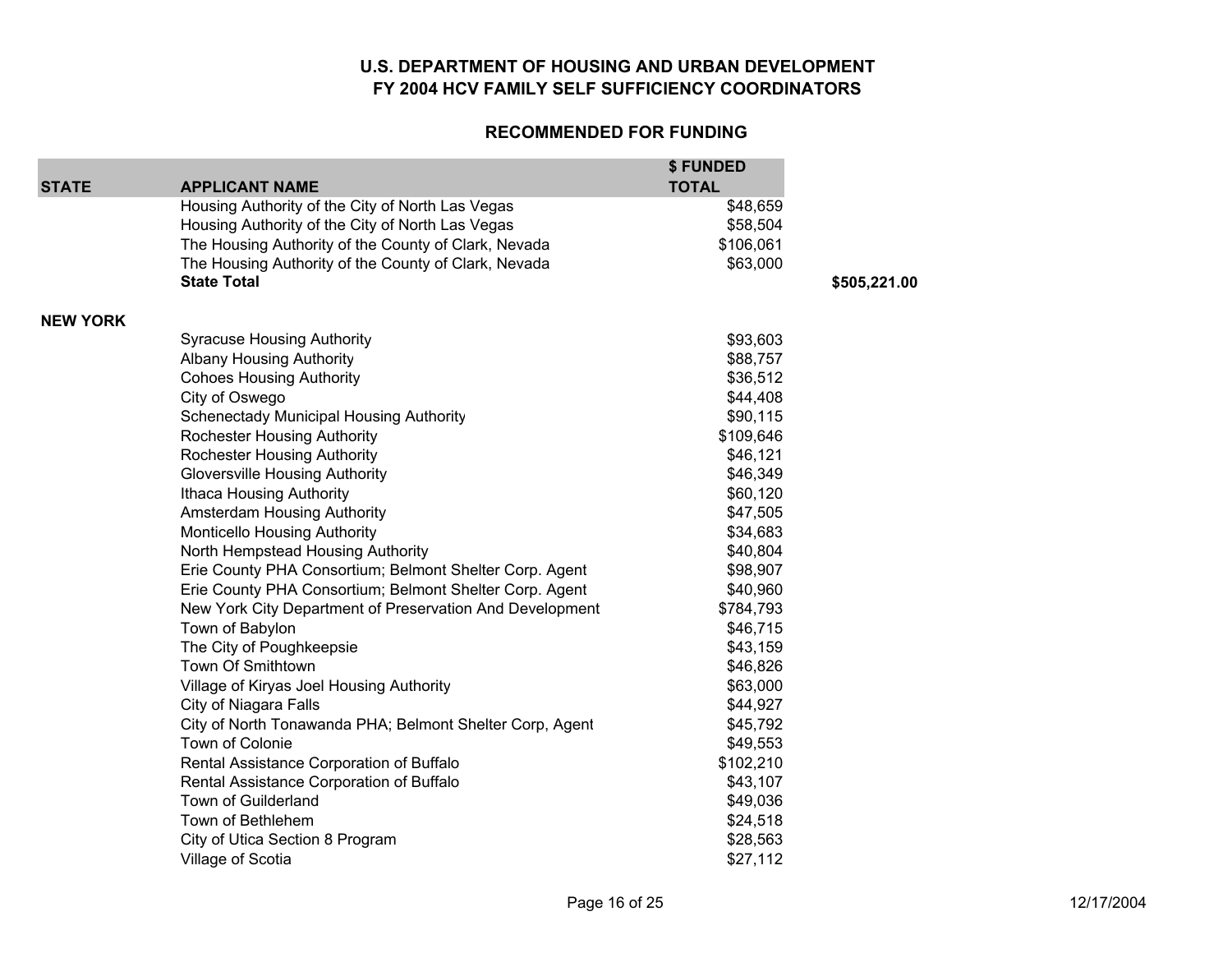#### **RECOMMENDED FOR FUNDING**

**\$ FUNDED** 

|              |                                                        | \$ FUNDED    |                |
|--------------|--------------------------------------------------------|--------------|----------------|
| <b>STATE</b> | <b>APPLICANT NAME</b>                                  | <b>TOTAL</b> |                |
|              | Town of Rotterdam                                      | \$51,622     |                |
|              | Village of Corinth                                     | \$31,311     |                |
|              | Town of Coeymans                                       | \$24,518     |                |
|              | Village of Ballston Spa                                | \$31,311     |                |
|              | New York State Division of Housing & Community Renewal | \$243,296    |                |
|              | New York State Division of Housing & Community Renewal | \$923,509    |                |
|              | <b>State Total</b>                                     |              | \$3,583,368.00 |
| <b>OHIO</b>  |                                                        |              |                |
|              | <b>Columbus Metropolitan Housing Authority</b>         | \$92,500     |                |
|              | Youngstown Metropolitan Housing Authority              | \$83,084     |                |
|              | Cuyahoga Metropolitan Housing Authority                | \$42,844     |                |
|              | Cincinnati Metropolitan Housing Authority              | \$209,401    |                |
|              | Dayton Metropolitan Housing Authority                  | \$75,334     |                |
|              | Lucas Metropolitan Housing Authority                   | \$131,633    |                |
|              | Akron Metropolitan Housing Authority                   | \$104,580    |                |
|              | Akron Metropolitan Housing Authority                   | \$47,862     |                |
|              | <b>Trumbull Metropolitan Housing Authority</b>         | \$63,000     |                |
|              | Zanesville Metropolitan Housing Authority              | \$104,599    |                |
|              | Lorain Metropolitan                                    | \$48,412     |                |
|              | Jefferson Metropolitan Housing Authority               | \$50,184     |                |
|              | Springfield Metropolitan Housing Authority             | \$42,057     |                |
|              | Chillicothe Metropolitan Housing Authority             | \$32,643     |                |
|              | Chillicothe Metropolitan Housing Authority             | \$16,400     |                |
|              | Lake Metropolitan Housing Authority                    | \$74,202     |                |
|              | Medina Metropolitan Housing Authority                  | \$79,260     |                |
|              | Medina Metropolitan Housing Authority                  | \$35,360     |                |
|              | Erie Metropolitan Housing Authority                    | \$48,659     |                |
|              | Portage Metropolitan Housing Authority                 | \$36,234     |                |
|              | Cambridge Metropolitan Housing Authority               | \$31,258     |                |
|              | Wayne Metropolitan Housing Authority                   | \$41,416     |                |
|              | Jackson Metropolitan Housing Authority                 | \$39,453     |                |
|              | Allen Metropolitan Housing Authority                   | \$37,232     |                |
|              | <b>Adams Metropolitan Housing Authority</b>            | \$37,386     |                |
|              | Hamilton County Public Housing Authority               | \$126,000    |                |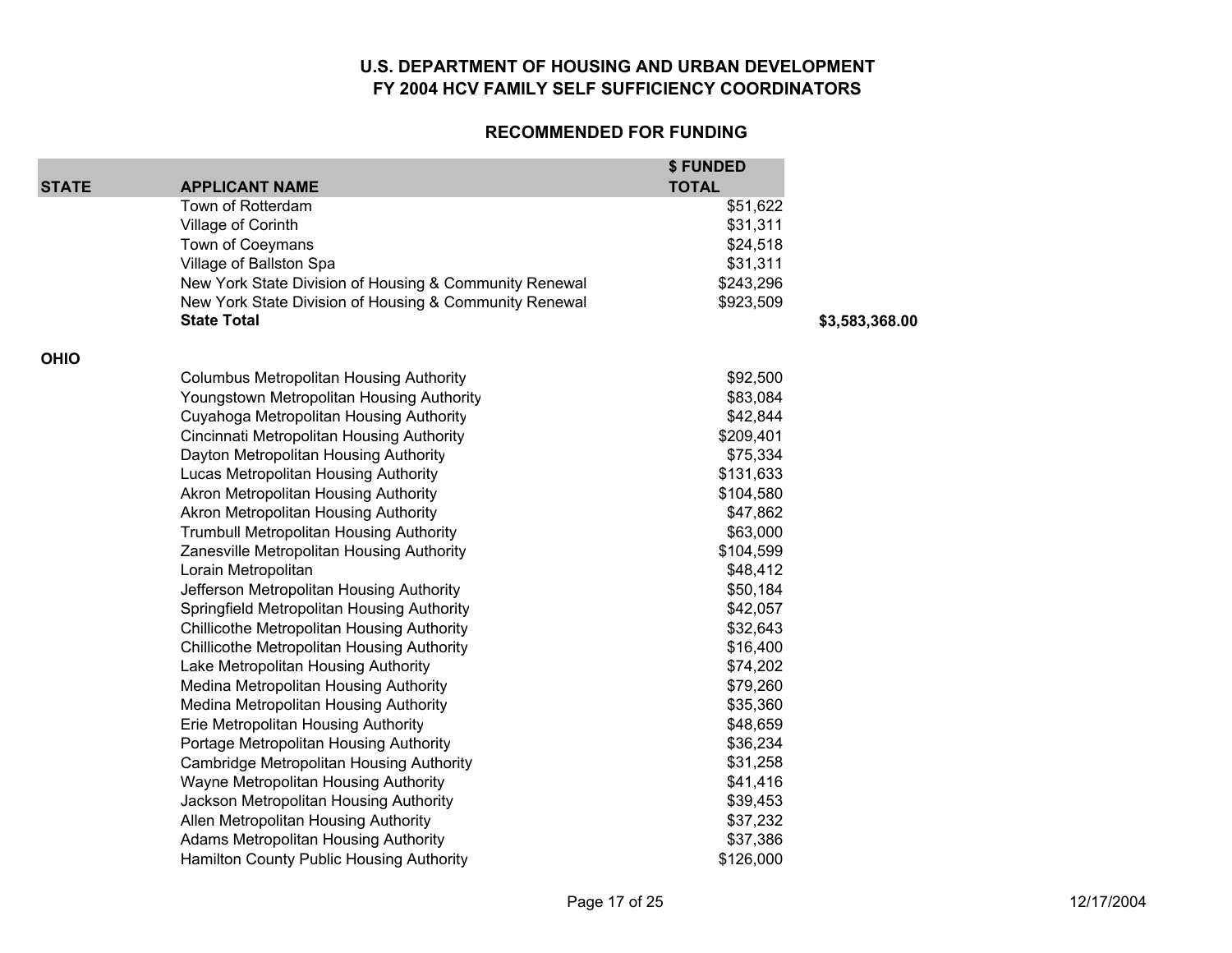|                 |                                                                  | \$ FUNDED    |                |
|-----------------|------------------------------------------------------------------|--------------|----------------|
| <b>STATE</b>    | <b>APPLICANT NAME</b>                                            | <b>TOTAL</b> |                |
|                 | Fayette Metropolitan Housing Authority                           | \$31,623     |                |
|                 | Pickaway Metropolitan Housing Authority                          | \$33,990     |                |
|                 | Pike Metropolitan Housing Authority                              | \$33,330     |                |
|                 | <b>Tuscarawas Metropolitan Housing Authority</b>                 | \$52,474     |                |
|                 | City of Middletown, Ohio                                         | \$77,528     |                |
|                 | Morgan Metropolitan Housing Authority                            | \$43,864     |                |
|                 | Fairfield Metropolitan Housing Authority                         | \$46,359     |                |
|                 | Logan County Metropolitan Housing Authority                      | \$72,125     |                |
|                 | City of Marietta, Ohio PHA                                       | \$43,314     |                |
|                 | Vinton Metropolitan Housing Authority                            | \$36,484     |                |
|                 | Vinton Metropolitan Housing Authority                            | \$36,484     |                |
|                 | Delaware Metropolitan Housing Authority                          | \$44,277     |                |
|                 | Hancock Metropolitan Housing Authority                           | \$27,939     |                |
|                 | <b>State Total</b>                                               |              | \$2,310,784.00 |
| <b>OKLAHOMA</b> |                                                                  |              |                |
|                 | Oklahoma City Housing Authority                                  | \$29,645     |                |
|                 | Housing Authority of the City of Tulsa                           | \$64,617     |                |
|                 | Housing Authority of the City of Shawnee, OK                     | \$48,691     |                |
|                 | City of Norman Housing Authority                                 | \$42,933     |                |
|                 | Housing Authority of the City of Stillwater                      | \$41,734     |                |
|                 | Oklahoma Housing Finance Agency                                  | \$44,440     |                |
|                 | <b>State Total</b>                                               |              | \$272,060.00   |
| <b>OREGON</b>   |                                                                  |              |                |
|                 | Housing Authority of Clackamas County                            | \$62,355     |                |
|                 | Housing Authority of Portland                                    | \$222,561    |                |
|                 | Housing Authority of Douglas County                              | \$53,025     |                |
|                 | Housing Authority of Lincoln County                              | \$34,612     |                |
|                 | Housing and Community Services Agency of Lane County             | \$102,625    |                |
|                 | Housing Authority & Urban Renewal Agency of Polk County dba West |              |                |
|                 | Valley HA                                                        | \$32,086     |                |
|                 | Housing Authority of the City of Salem                           | \$124,490    |                |
|                 | Housing Authority of the City of Salem                           | \$62,248     |                |
|                 | <b>Marion County Housing Authority</b>                           | \$48,695     |                |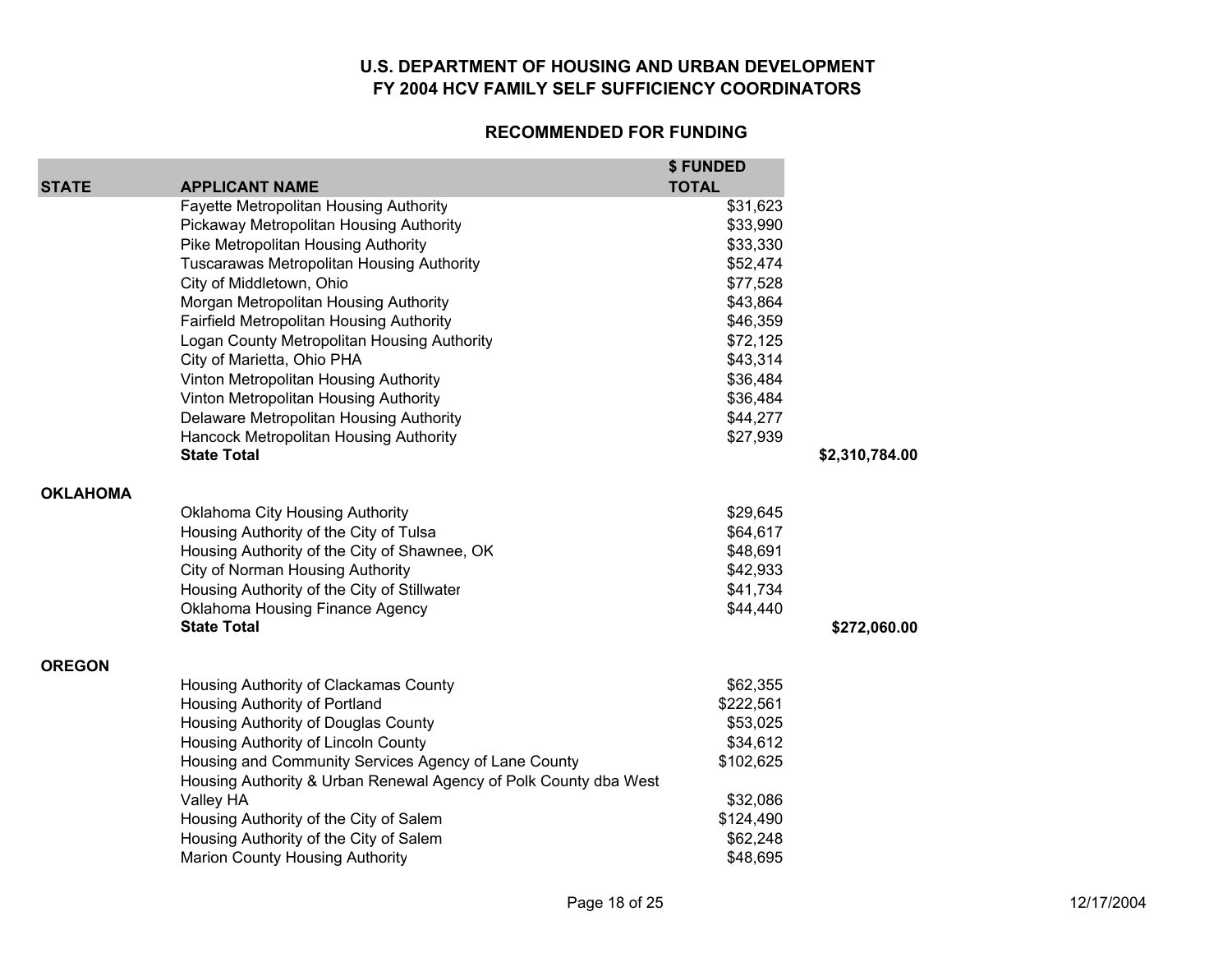| <b>STATE</b> | <b>APPLICANT NAME</b>                                | \$ FUNDED<br><b>TOTAL</b> |                |
|--------------|------------------------------------------------------|---------------------------|----------------|
|              | Housing Authority of Jackson County                  | \$92,033                  |                |
|              | Housing Authority of Yamhill County                  | \$98,754                  |                |
|              | Housing Authority of Yamhill County                  | \$43,818                  |                |
|              | Linn-Benton Housing Authority                        | \$113,684                 |                |
|              | Housing Authority of Washington County               | \$97,152                  |                |
|              | Mid Columbia Housing Authority                       | \$43,571                  |                |
|              | Mid Columbia Housing Authority                       | \$35,412                  |                |
|              | Housing Authority of Malheur County                  | \$22,249                  |                |
|              | Northeast Oregon Housing Authority                   | \$80,078                  |                |
|              | Central Oregon Regional Housing Authority            | \$39,996                  |                |
|              | <b>State Total</b>                                   |                           | \$1,409,444.00 |
| PENNSYLVANIA |                                                      |                           |                |
|              | Housing Authority City of Pittsburgh                 | \$84,024                  |                |
|              | Housing Authority City of Pittsburgh                 | \$50,000                  |                |
|              | <b>Allegheny County Housing Authority</b>            | \$44,500                  |                |
|              | Housing Authority of the County of Butler            | \$42,844                  |                |
|              | Housing Authority of the County of Butler            | \$42,844                  |                |
|              | Montgomery County Housing Authority                  | \$39,125                  |                |
|              | <b>Fayette County Housing Authority</b>              | \$40,400                  |                |
|              | <b>Westmoreland County Housing Authority</b>         | \$81,112                  |                |
|              | Housing Authority of the City of York                | \$39,119                  |                |
|              | Housing Authority of the County of Delaware          | \$41,400                  |                |
|              | Housing Authority of the County of Dauphin           | \$78,632                  |                |
|              | Housing Authority of the County of Dauphin           | \$37,240                  |                |
|              | Housing Authority of the City of Lancaster           | \$98,568                  |                |
|              | Housing Authority of the County of Chester           | \$51,434                  |                |
|              | <b>Sunbury Housing Authority</b>                     | \$12,120                  |                |
|              | Housing Authority of Northumberland County           | \$31,912                  |                |
|              | <b>Williamsport Housing Authority</b>                | \$35,542                  |                |
|              | Housing/Redevelopment Authority of Cumberland County | \$38,009                  |                |
|              | Lancaster County Housing Authority                   | \$49,284                  |                |
|              | Lancaster County Housing Authority                   | \$49,284                  |                |
|              | <b>Adams County Housing Authority</b>                | \$45,450                  |                |
|              | <b>State Total</b>                                   |                           | \$1,032,843.00 |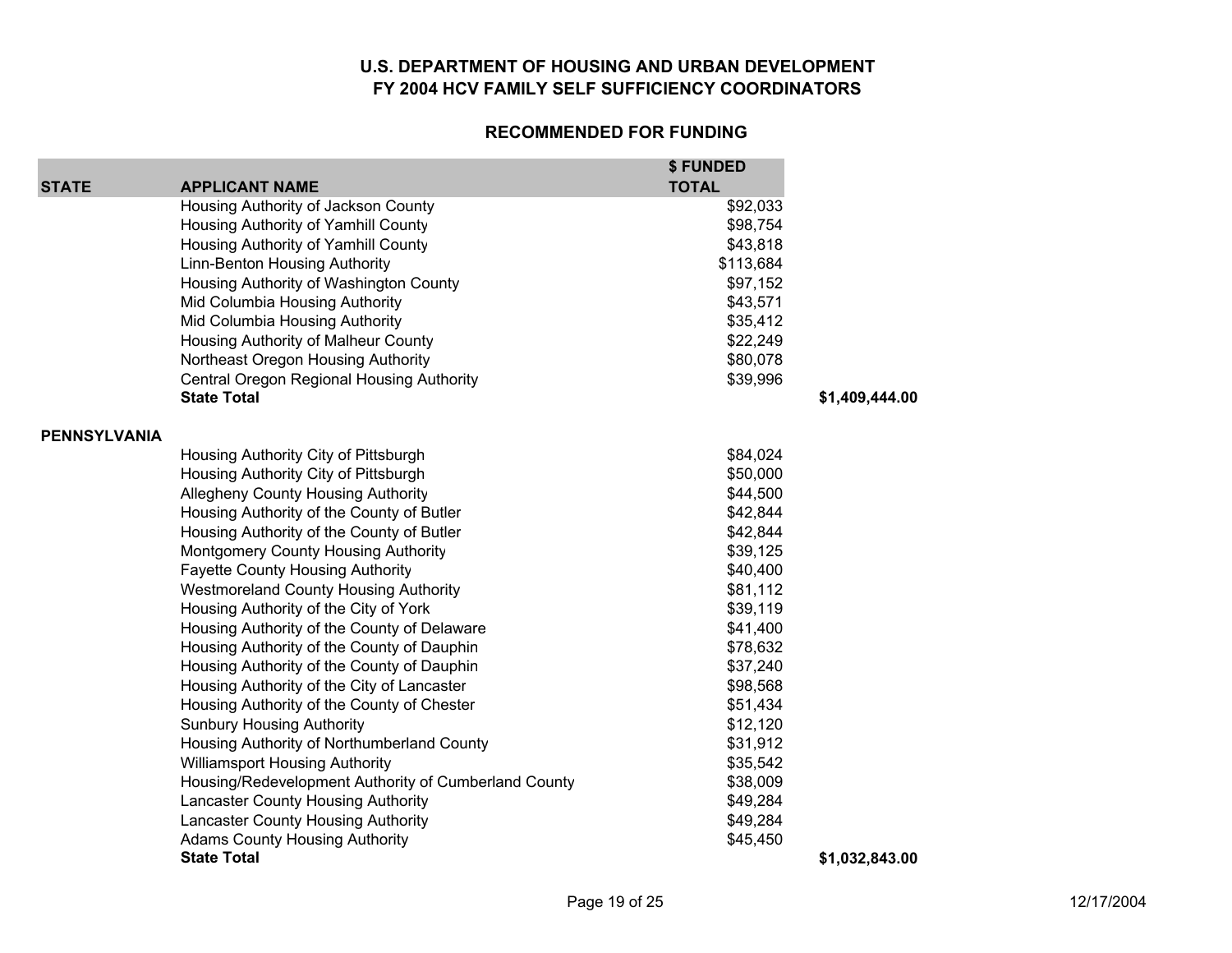| <b>STATE</b>          | <b>APPLICANT NAME</b>                                           | \$ FUNDED<br><b>TOTAL</b> |              |
|-----------------------|-----------------------------------------------------------------|---------------------------|--------------|
|                       |                                                                 |                           |              |
| <b>PUERTO RICO</b>    |                                                                 |                           |              |
|                       | Municipio De Hormigueros                                        | \$19,927                  |              |
|                       | Municipality of Juana Diaz                                      | \$21,125                  |              |
|                       | Municipality of Luquillo                                        | \$63,000                  |              |
|                       | Municipality of Aguas Buenas                                    | \$22,398                  |              |
|                       | <b>State Total</b>                                              |                           | \$126,450.00 |
| <b>RHODE ISLAND</b>   |                                                                 |                           |              |
|                       | <b>Providence Housing Authority</b>                             | \$120,342                 |              |
|                       | <b>Woonsocket Housing Authority</b>                             | \$10,507                  |              |
|                       | Town of Cumberland Housing Authority                            | \$44,034                  |              |
|                       | <b>Coventry Housing Authority</b>                               | \$46,733                  |              |
|                       | North Providence Housing Authority                              | \$13,130                  |              |
|                       | North Providence Housing Authority                              | \$40,000                  |              |
|                       | Housing Authority of the Town of East Greenwich                 | \$63,000                  |              |
|                       | Narragansett Housing Authority                                  | \$73,447                  |              |
|                       | Rhode Island Housing and Mortgage Finance Corporation           | \$46,277                  |              |
|                       | <b>State Total</b>                                              |                           | \$457,470.00 |
| <b>SOUTH CAROLINA</b> |                                                                 |                           |              |
|                       | The Housing Authority of the City of Charleston                 | \$46,024                  |              |
|                       | The Housing Authority of the City of Charleston                 | \$44,467                  |              |
|                       | Housing Authority of the City of Columbia, South Carolina       | \$37,123                  |              |
|                       | Housing Authority of the City of Columbia, South Carolina       | \$37,122                  |              |
|                       | The Housing Authority of the City of Spartanburg, SC            | \$38,246                  |              |
|                       | The Housing Authority of the City of Spartanburg, SC            | \$42,000                  |              |
|                       | The Housing Authority of the City of Greenville, South Carolina | \$31,428                  |              |
|                       | <b>Beaufort Housing Authority</b>                               | \$24,479                  |              |
|                       | <b>Beaufort Housing Authority</b>                               | \$31,273                  |              |
|                       | Housing Authority of Florence                                   | \$39,000                  |              |
|                       | Housing Authority of the City of Greenwood                      | \$36,331                  |              |
|                       | Myrtle Beach Housing Authority                                  | \$77,790                  |              |
|                       | Housing Authority of Anderson                                   | \$36,384                  |              |
|                       | Housing Authority of the City of North Charleston               | \$40,000                  |              |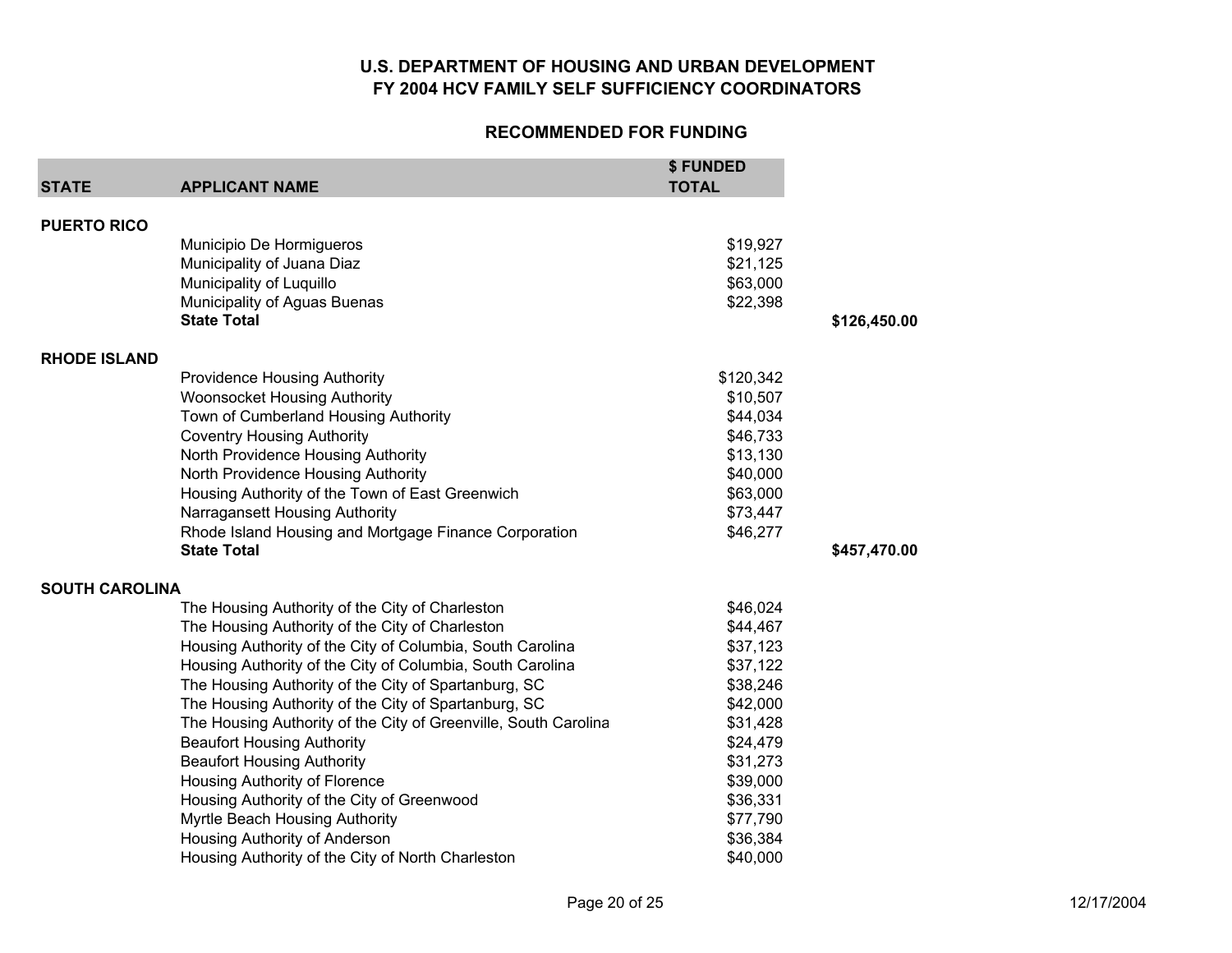| <b>STATE</b>        | <b>APPLICANT NAME</b>                                        | \$FUNDED<br><b>TOTAL</b> |              |
|---------------------|--------------------------------------------------------------|--------------------------|--------------|
|                     | Housing & Redevelopment Authority of Marlboro County         | \$23,230                 |              |
|                     | South Carolina State Housing Finance & Development Authority | \$42,019                 |              |
|                     | <b>State Total</b>                                           |                          | \$626,916.00 |
|                     |                                                              |                          |              |
| <b>SOUTH DAKOTA</b> |                                                              |                          |              |
|                     | Sioux Falls Housing and Redevelopment Commission             | \$70,192                 |              |
|                     | <b>State Total</b>                                           |                          | \$70,192.00  |
| <b>TENNESSEE</b>    |                                                              |                          |              |
|                     | <b>Memphis Housing Authority</b>                             | \$45,501                 |              |
|                     | Knoxvilles Community Development Corporation                 | \$84,766                 |              |
|                     | Chattanooga Housing Authority                                | \$108,450                |              |
|                     | Metropolitan Development & Housing Agency                    | \$123,747                |              |
|                     | Metropolitan Development & Housing Agency                    | \$51,322                 |              |
|                     | Kingsport Housing & Redevelopment Authority                  | \$37,354                 |              |
|                     | Kingsport Housing & Redevelopment Authority                  | \$37,354                 |              |
|                     | Jackson Housing Authority                                    | \$86,798                 |              |
|                     | <b>Crossville Housing Authority</b>                          | \$48,215                 |              |
|                     | Oak Ridge Housing Authority                                  | \$34,525                 |              |
|                     | East Tennessee Human Resource Agency, Incorporated           | \$32,817                 |              |
|                     | Southeast Tennessee Human Resource Agency                    | \$45,044                 |              |
|                     | <b>Tennessee Housing Development Agency</b>                  | \$154,485                |              |
|                     | <b>State Total</b>                                           |                          | \$890,378.00 |
| <b>TEXAS</b>        |                                                              |                          |              |
|                     | Housing Authority of the City of Austin                      | \$83,113                 |              |
|                     | Housing Authority of the City of El Paso                     | \$81,422                 |              |
|                     | Housing Authority of the City of Fort Worth                  | \$42,232                 |              |
|                     | Housing Authority of the City of Houston                     | \$76,532                 |              |
|                     | The Housing Authority of the City of San Antonio             | \$123,434                |              |
|                     | Housing Authority of the City of Brownsville                 | \$71,682                 |              |
|                     | The Housing Authority of City of Dallas, Texas               | \$281,360                |              |
|                     | The Housing Authority of City of Dallas, Texas               | \$54,000                 |              |
|                     | Housing Authority of the City of Waco                        | \$69,639                 |              |
|                     | <b>Laredo Housing Authority</b>                              | \$45,054                 |              |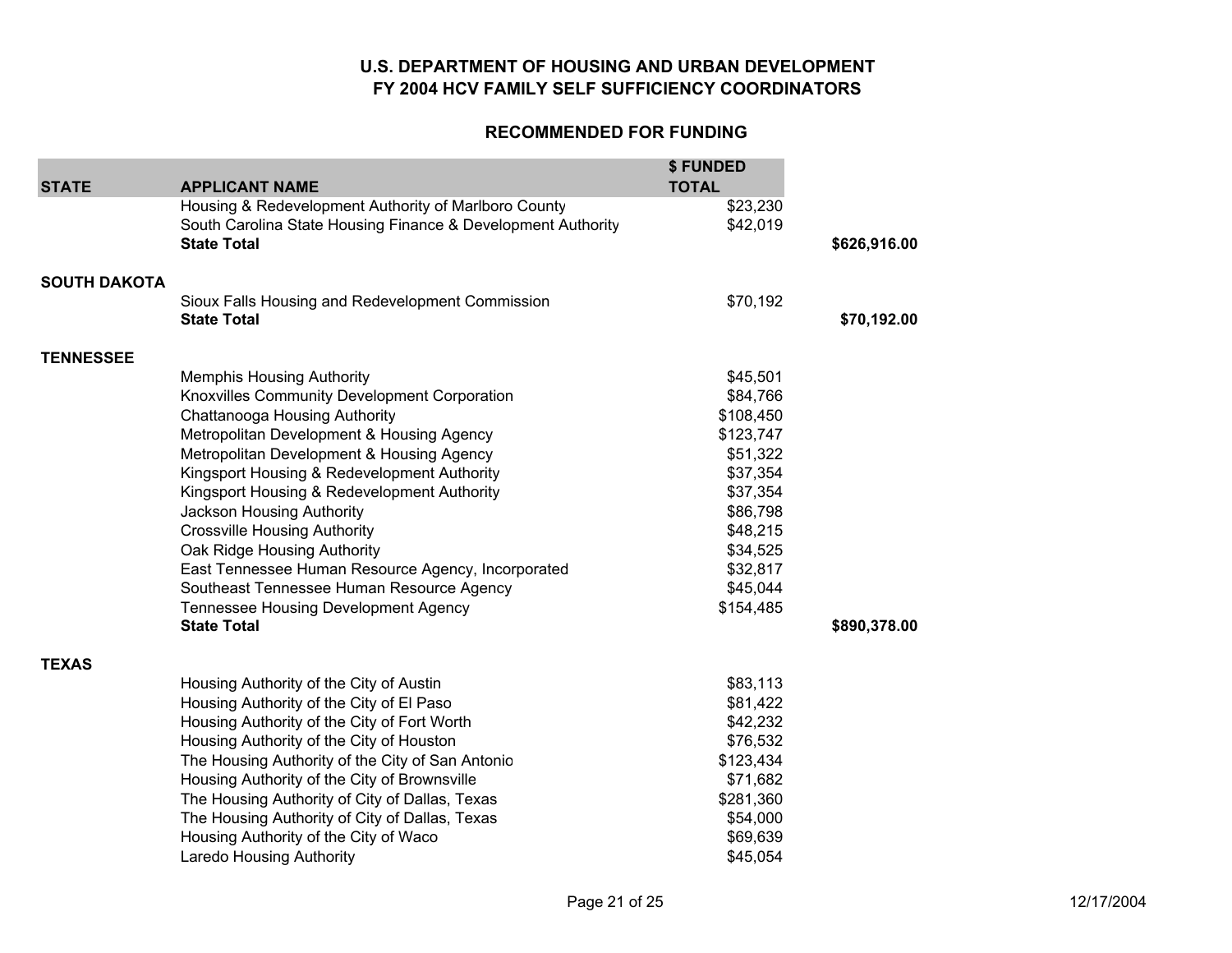| <b>STATE</b> | <b>APPLICANT NAME</b>                            | \$FUNDED<br><b>TOTAL</b> |                |
|--------------|--------------------------------------------------|--------------------------|----------------|
|              | <b>Galveston Housing Authority</b>               | \$46,949                 |                |
|              | Housing Authority of the City of Lubbock         | \$28,008                 |                |
|              | <b>Beaumont Housing Authority</b>                | \$40,400                 |                |
|              | <b>Beaumont Housing Authority</b>                | \$37,000                 |                |
|              | <b>Mission Housing Authority</b>                 | \$30,603                 |                |
|              | <b>Mission Housing Authority</b>                 | \$29,000                 |                |
|              | <b>Pharr Housing Authority</b>                   | \$28,563                 |                |
|              | <b>Pharr Housing Authority</b>                   | \$29,000                 |                |
|              | City of San Marcos Housing Authority             | \$38,380                 |                |
|              | Housing Authority of the City of Kingsville      | \$51,170                 |                |
|              | Housing Authority of the City of Plano           | \$34,681                 |                |
|              | <b>Tarrant County</b>                            | \$42,527                 |                |
|              | <b>Tarrant County</b>                            | \$63,000                 |                |
|              | <b>Arlington Housing Authority</b>               | \$102,182                |                |
|              | City of Garland Housing Agency                   | \$48,876                 |                |
|              | Housing Authority of the City of Anthony         | \$36,875                 |                |
|              | City of Longview Housing / Community Development | \$57,189                 |                |
|              | City of Amarillo                                 | \$34,262                 |                |
|              | Housing Authority of Travis County               | \$35,704                 |                |
|              | <b>Cameron County Housing Authority</b>          | \$82,862                 |                |
|              | Deep East Texas Council of Governments (DETCOG)  | \$61,873                 |                |
|              | <b>Brazos Valley Council of Govern</b>           | \$147,003                |                |
|              | Midland County Housing Authority                 | \$40,005                 |                |
|              | <b>Texas Council of Governments</b>              | \$36,688                 |                |
|              | Montgomery County Housing Authority              | \$36,562                 |                |
|              | <b>State Total</b>                               |                          | \$2,147,830.00 |
| <b>UTAH</b>  |                                                  |                          |                |
|              | Housing Authority of the City of Ogden           | \$54,307                 |                |
|              | Housing Authority of the County of Salt Lake     | \$86,620                 |                |
|              | Housing Authority of Salt Lake City              | \$96,354                 |                |
|              | <b>Cedar City Housing Authority</b>              | \$33,330                 |                |
|              | <b>Cedar City Housing Authority</b>              | \$17,000                 |                |
|              | <b>State Total</b>                               |                          | \$287,611.00   |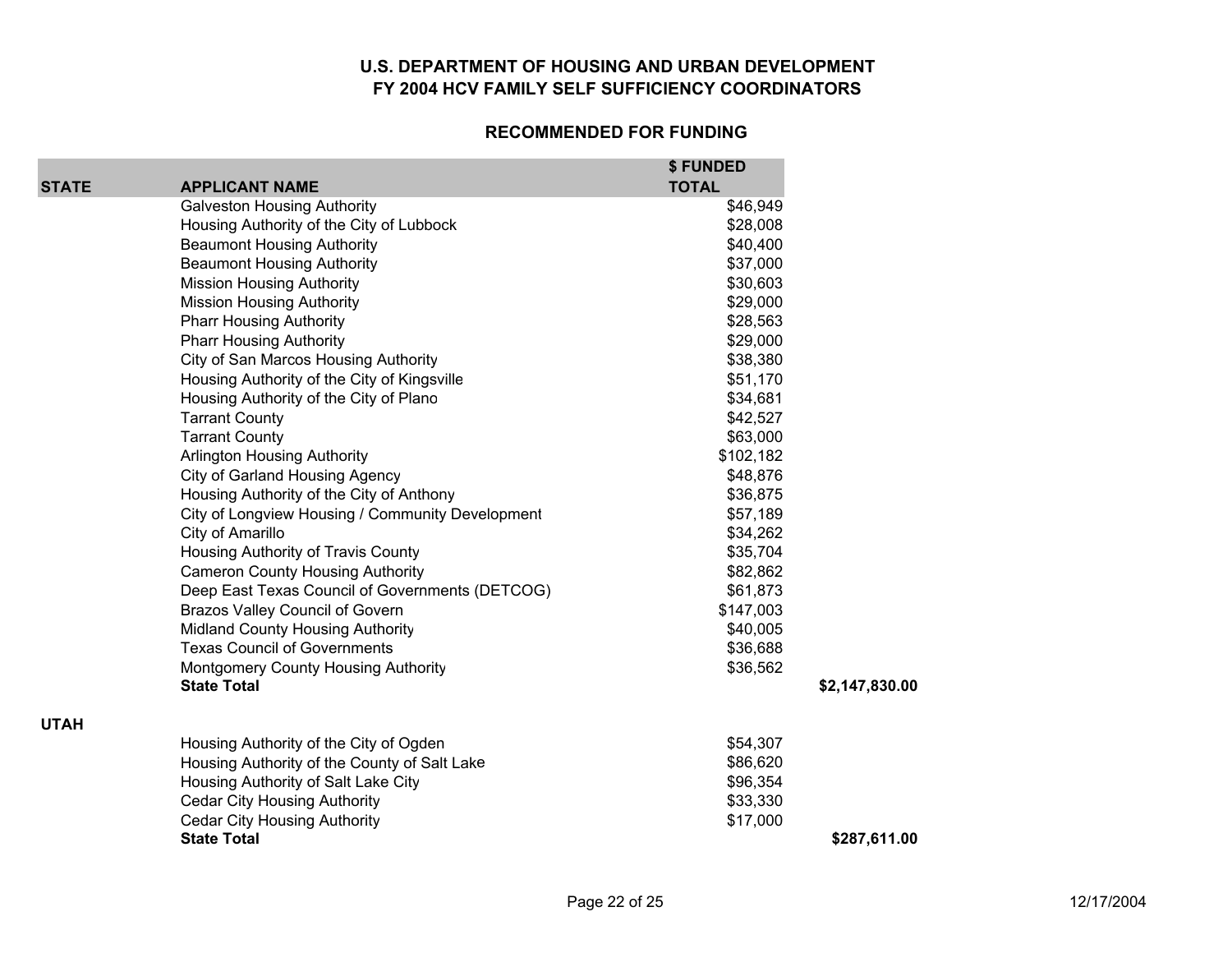|                   |                                                       | \$ FUNDED    |                |
|-------------------|-------------------------------------------------------|--------------|----------------|
| <b>STATE</b>      | <b>APPLICANT NAME</b>                                 | <b>TOTAL</b> |                |
| <b>VIRGINIA</b>   |                                                       |              |                |
|                   | Newport News Redevelopment & Housing Authority        | \$92,124     |                |
|                   | Newport News Redevelopment & Housing Authority        | \$35,763     |                |
|                   | Norfolk Redevelopment and Housing Authority           | \$98,173     |                |
|                   | Richmond Redevelopment Housing Authority              | \$62,620     |                |
|                   | Richmond Redevelopment Housing Authority              | \$63,000     |                |
|                   | Danville Redevelopment and Housing Authority          | \$34,000     |                |
|                   | Roanoke Redevelopment and Housing Authority           | \$48,480     |                |
|                   | Chesapeake Redevelopment & Housing Authority          | \$47,557     |                |
|                   | Harrisonburg Redevelopment and Housing Authority      | \$22,628     |                |
|                   | Hampton Redevelopment And Housing Authority           | \$44,139     |                |
|                   | Fairfax County Redevelopment and Housing Authority    | \$63,000     |                |
|                   | Petersburgh Redevelopment and Housing Authority       | \$43,430     |                |
|                   | Waynesboro Redevelopment and Housing Authority        | \$36,810     |                |
|                   | County of Loudon                                      | \$63,000     |                |
|                   | City of Virginia Beach                                | \$46,498     |                |
|                   | James City County                                     | \$45,650     |                |
|                   | Prince William County Office of Housing and Community |              |                |
|                   | Development                                           | \$52,293     |                |
|                   | Virginia Housing Development Authority                | \$186,561    |                |
|                   | <b>State Total</b>                                    |              | \$1,085,726.00 |
|                   |                                                       |              |                |
| <b>VERMONT</b>    |                                                       |              |                |
|                   | <b>Burlington Housing Authority</b>                   | \$95,794     |                |
|                   | Vermont State Housing Authority                       | \$178,109    |                |
|                   | <b>State Total</b>                                    |              | \$273,903.00   |
| <b>WASHINGTON</b> |                                                       |              |                |
|                   | Seattle Housing Authority                             | \$201,321    |                |
|                   | Seattle Housing Authority                             | \$60,120     |                |
|                   | King County Housing Authority                         | \$126,000    |                |
|                   | Housing Authority of the City of Bremerton            | \$41,574     |                |
|                   | Housing Authority of the County of Clallam            | \$44,357     |                |
|                   | Housing Authority of the County of Clallam            | \$44,357     |                |
|                   | Housing Authority of the City of Tacoma               | \$63,000     |                |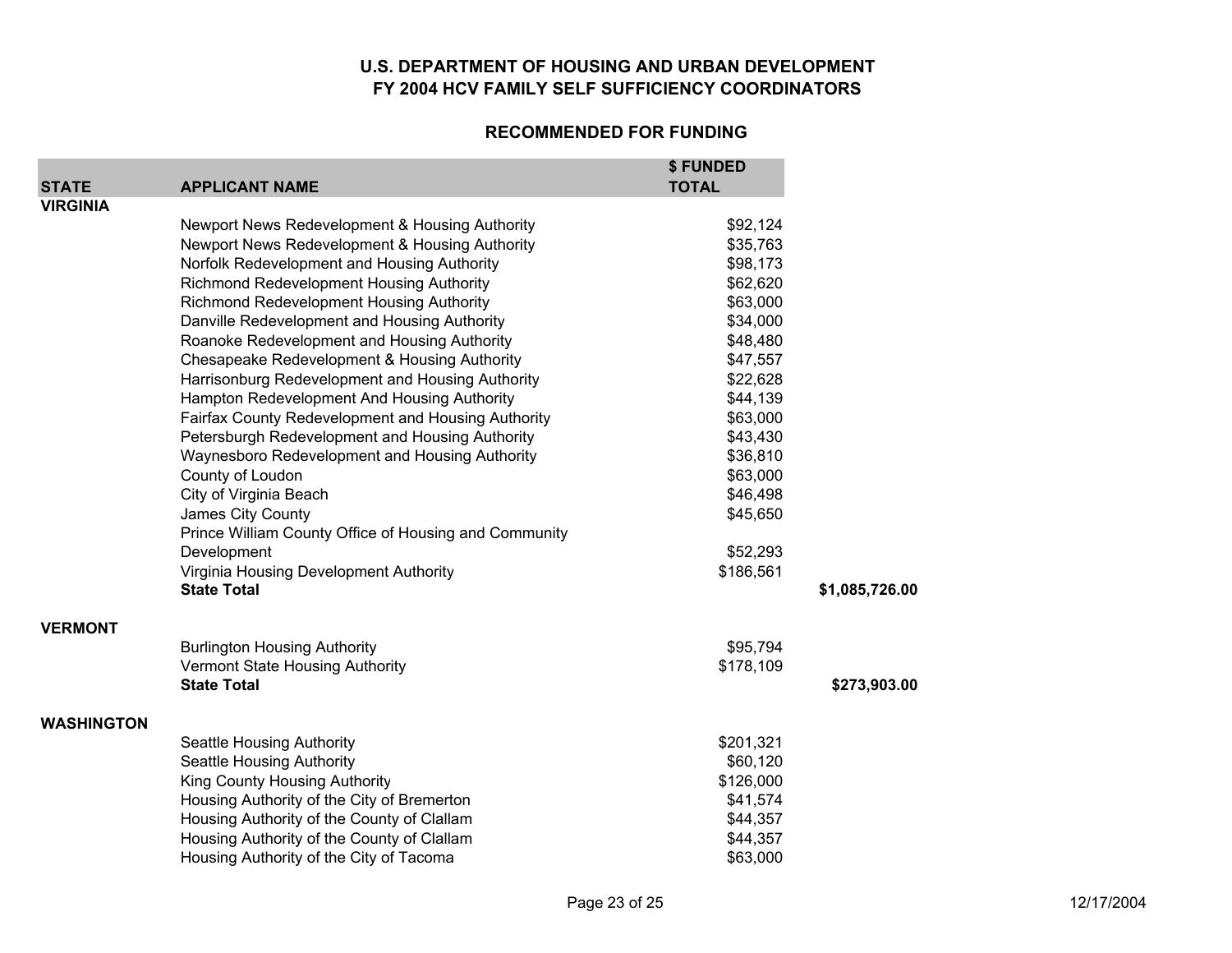|                      |                                                                                         | \$ FUNDED<br><b>TOTAL</b> |                |
|----------------------|-----------------------------------------------------------------------------------------|---------------------------|----------------|
| <b>STATE</b>         | <b>APPLICANT NAME</b>                                                                   |                           |                |
|                      | Housing Authority of the City of Everett                                                | \$69,468                  |                |
|                      | <b>City of Longview Housing Authority</b><br>Housing Authority of the City of Vancouver | \$35,357<br>\$49,543      |                |
|                      | Housing Authority City of Kelso                                                         | \$22,394                  |                |
|                      | Housing Authority of Island County                                                      | \$45,471                  |                |
|                      | Bellingham Whatcom County Housing Authority                                             | \$39,394                  |                |
|                      | Kitsap Consolidated Housing Authority                                                   | \$95,531                  |                |
|                      | Housing Authority of Snohomish County                                                   | \$52,564                  |                |
|                      | Housing Authority of Thurston County                                                    | \$126,000                 |                |
|                      | <b>Pierce County Housing Authority</b>                                                  | \$63,000                  |                |
|                      | <b>Pierce County Housing Authority</b>                                                  | \$63,000                  |                |
|                      | <b>Spokane Housing Authority</b>                                                        | \$102,842                 |                |
|                      | Housing Authority of Chelan & the City of Wenatchee                                     | \$15,302                  |                |
|                      | Housing Authority of Chelan & the City of Wenatchee                                     | \$15,301                  |                |
|                      | Housing Authority of Jefferson County                                                   | \$36,724                  |                |
|                      | <b>State Total</b>                                                                      |                           | \$1,412,620.00 |
| <b>WISCONSIN</b>     |                                                                                         |                           |                |
|                      | Dunn County Housing Authority                                                           | \$35,580                  |                |
|                      | Housing Authority of Racine County                                                      | \$18,262                  |                |
|                      | <b>Brown County Housing Authority</b>                                                   | \$100,139                 |                |
|                      | <b>Brown County Housing Authority</b>                                                   | \$47,740                  |                |
|                      | City of Kenosha Housing Authority                                                       | \$46,200                  |                |
|                      | City of Appleton Housing Authority                                                      | \$37,222                  |                |
|                      | Walworth County Housing Authority                                                       | \$35,076                  |                |
|                      | Oconto County Housing Authority                                                         | \$54,075                  |                |
|                      | <b>State Total</b>                                                                      |                           | \$374,294.00   |
| <b>WEST VIRGINIA</b> |                                                                                         |                           |                |
|                      | <b>Charleston Housing</b>                                                               | \$33,370                  |                |
|                      | The Huntington West Virginia Housing Authority                                          | \$35,519                  |                |
|                      | The Fairmont And Morgantown Housing Authority                                           | \$53,025                  |                |
|                      | Housing Authority of the City of Buckhannon                                             | \$26,390                  |                |
|                      | <b>Benwood Housing Authority</b>                                                        | \$35,849                  |                |
|                      | Housing Authority of Mingo County                                                       | \$31,193                  |                |